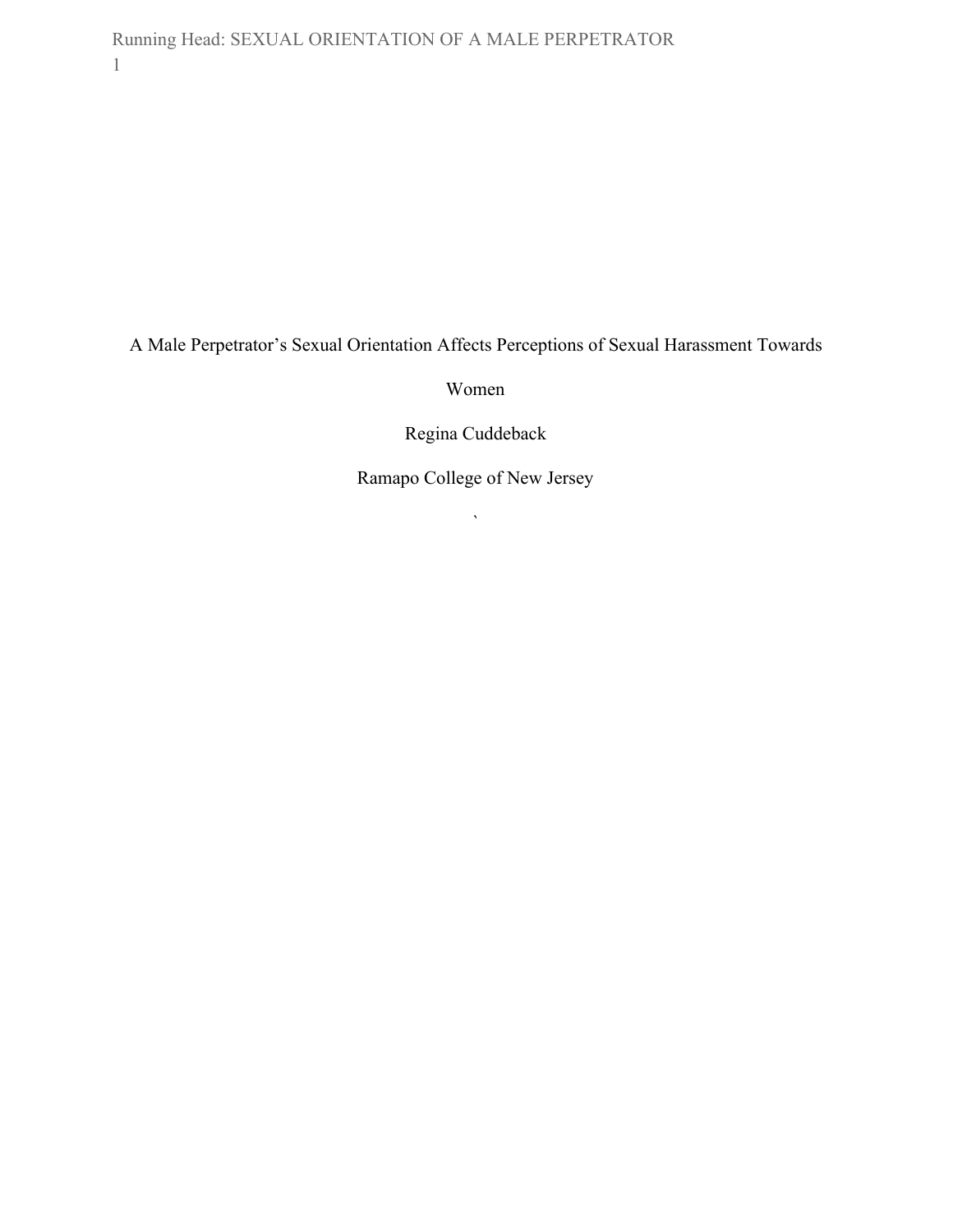## Abstract

Past research has examined perceptions of sexual harassment where a perpetrator's sexual orientation is manipulated, but only with same-sex sexual harassment. Anecdotal evidence suggests that when a gay man sexually harasses a woman, people excuse it by referring to his sexual orientation. This study analyzes how a male perpetrator's sexual orientation affects perceptions of sexual harassment towards a woman. Three hundred and eighty-three participants read a scenario where a straight or gay man physically harasses a woman or has a benign conversation with her. Participants rated the severity of the situation and the perceived perpetrator sexual attraction towards the victim. In support of hypotheses, certain scenarios where the perpetrator was labeled as gay were considered less severe than when he was labeled as straight. Participants also perceived that a gay perpetrator was more sexually attracted to the woman when he harassed her versus in the control condition. Implications include the role that heterosexism plays in perceiving sexual harassment, and the persistence of the myth that sexual harassment occurs due to attraction towards the victim/survivor.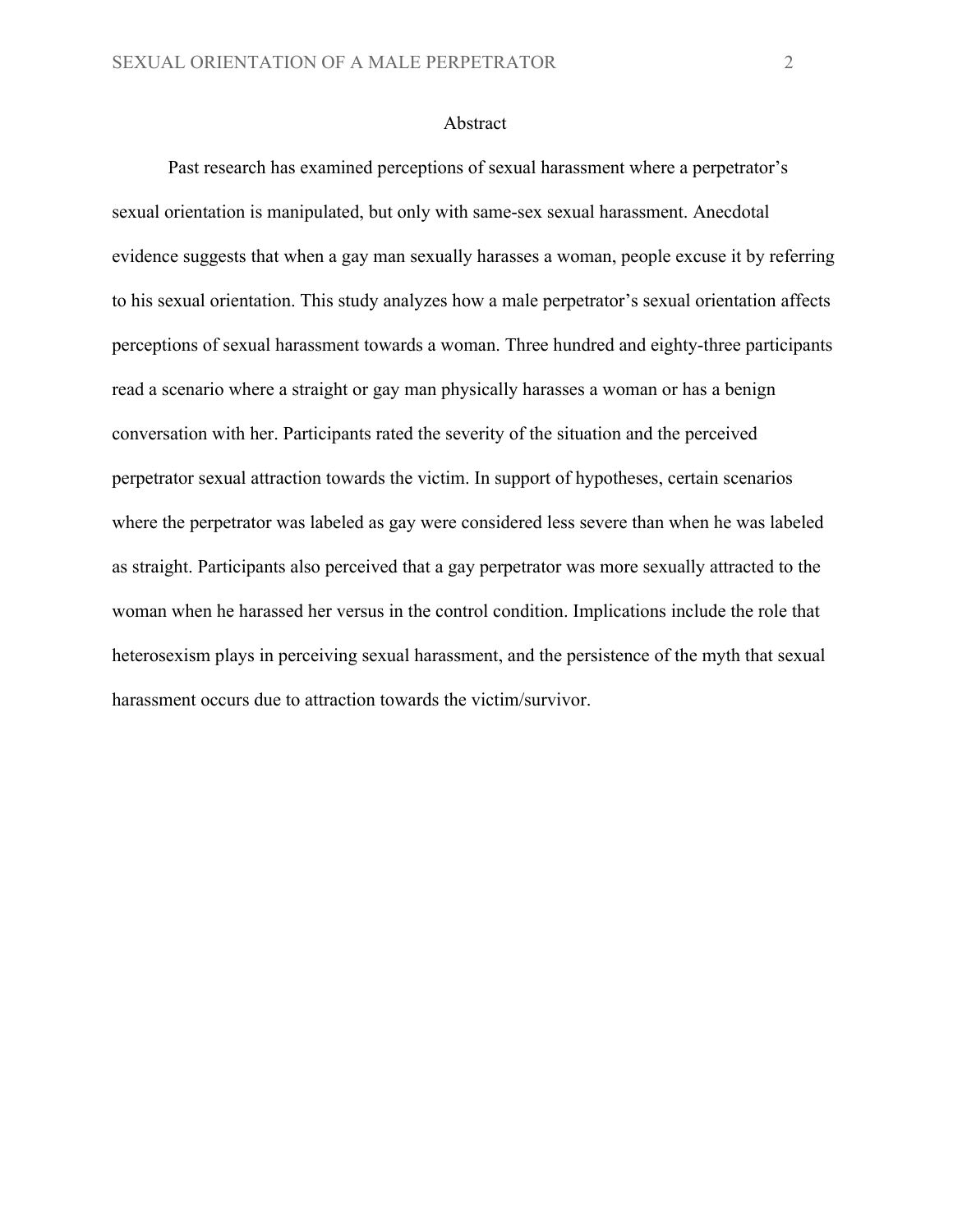Male Perpetrators' Sexual Orientation Affects Perceptions of Harassment Towards Women

Sexual harassment is a pervasive social phenomenon that affects a wide variety of individuals across a multitude of different situations. Sexual harassment is defined as unwelcome sexual behavior, such as verbal comments, sexual jokes, or physical touching (Fitzgerald, Gelfand & Drasgow, 1995; Stockdale et al., 2013). Common stereotypes surrounding sexual harassment typically involve a male perpetrator and a female victim, with both often assumed to be heterosexual (Shechory Bitton & Shaul, 2013). However, research has found that sexual harassment also occurs towards male victims, sometimes from female perpetrators, and also within male and female same-sex instances as well, regardless of the sexual orientations of the perpetrator and victim (Hill & Silva, 2005; Katz-Wise & Hyde, 2012). Prevailing stereotypes and preconceived notions about sexual harassment may lead to harmful consequences for victims, particularly those who have experienced "non-normative" sexual harassment. For example, there has been a history of legal courts deciding against sexual harassment victims in same-sex sexual harassment cases due to the perpetrator having a heterosexual orientation (Carlucci & Golom, 2016). Moreover, perpetrator intent is sometimes taken into consideration when judging the severity of sexual harassment (Carlucci & Golom, 2016), yet perpetrator intent is irrelevant to how sexual harassment victims may be affected by the behavior. Considering the vast amount of negative psychological consequences of experiencing sexual harassment, including alcoholism, depression, anger, and posttraumatic stress (Buchanan, Bergman, Bruce, Woods, & Lichty, 2009; Cortina, Swan, Fitzgerald, & Waldo, 1998; Wolff, Rospenda, & Colaneri, 2017), it is imperative to recognize sexual harassment when it occurs, regardless of the demographic factors of the perpetrator and victim.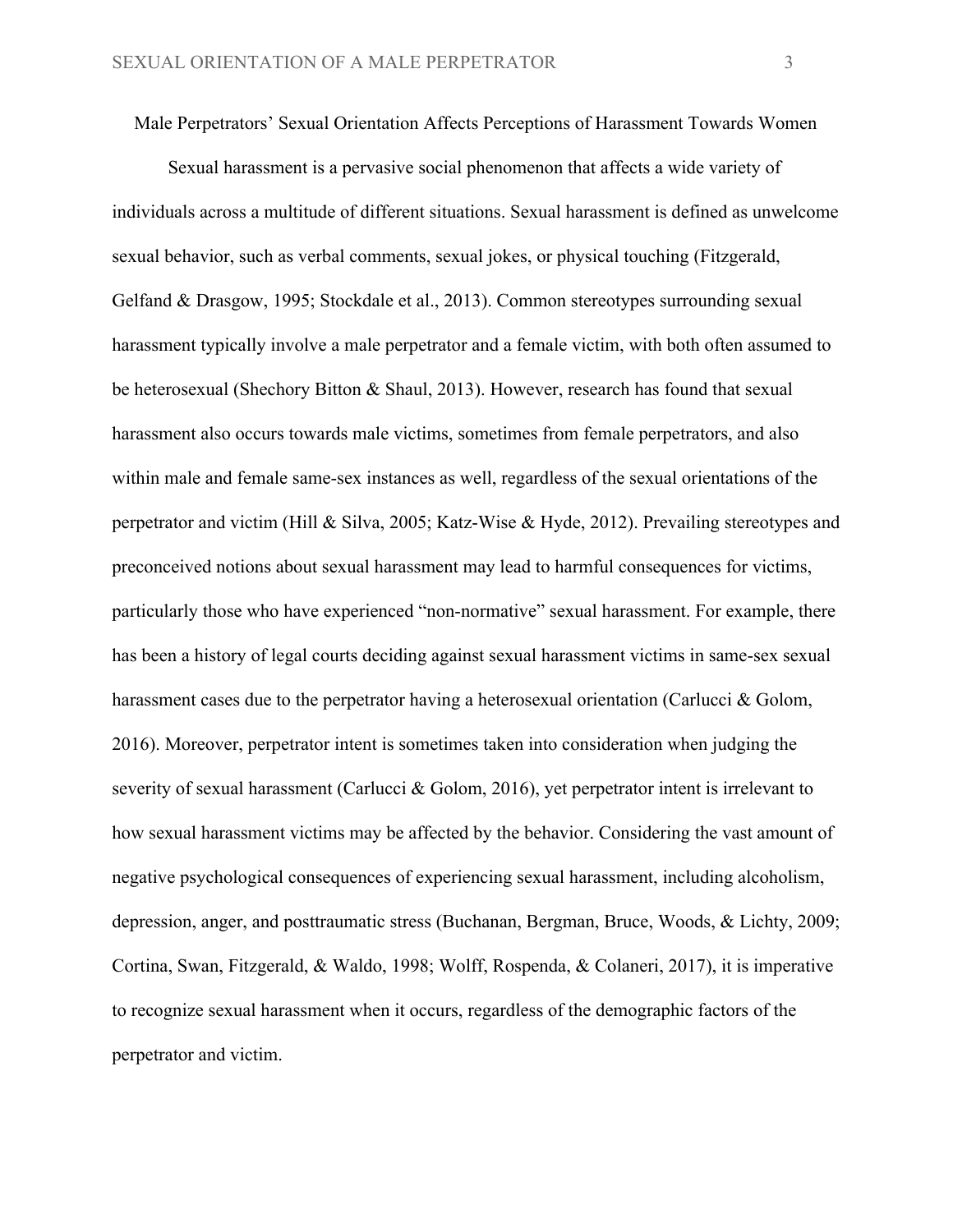While the majority of the research concerning sexual harassment has focused on situations where the perpetrator is male and the victim is female, there has been research concerning other forms of sexual harassment in recent years. This includes same-sex sexual harassment, as seen in Castillo, Muscarella, and Szuchman (2011); Carlucci and Golom (2016); DeSouza and Solberg (2004); and DeSouza, Solberg, and Elder (2007). Moreover, there has been research on harassment where the perpetrator is female and harasses a male victim, e.g. Hendrix, Rueb, and Steel (1998); Katz, Hannon, and Whitten (1996); Runtz and O'Donnell (2003); and Shechory Bitton and Shaul (2013). Furthermore, though much of sexual harassment research has focused on occurences within the workplace, sexual harassment has also been found to be an issue among friends and peers. Hill and Silva (2005) found that 62% percent of college students have been sexually harassed, with 80% being harassed by peers. Clodfelter, Turner, Hartman, and Kuhns (2010) also found that 22.7% of the surveyed college students had experienced sexual harassment, and the vast majority of perpetrators were other students (92.9%), while half (50%) of the perpetrators were also strangers to the victim.

Thus, the purpose of this study is to examine perpetrator sexual orientation on the perception of male-to-female sexual harassment. First, I detail the current research on the role that attraction to the victim versus gendered power serves as a motivation for sexual harassment. Then, I explain how implicit beliefs about gender may impact a person's perceived capability to harass others. Finally, I suggest that implicit beliefs about sexual orientation, especially about gay men, further affect their perceived capability to harass others. Together, this study provides a framework for understanding the effects of implicit beliefs on judgments of "non-normative" sexual harassment.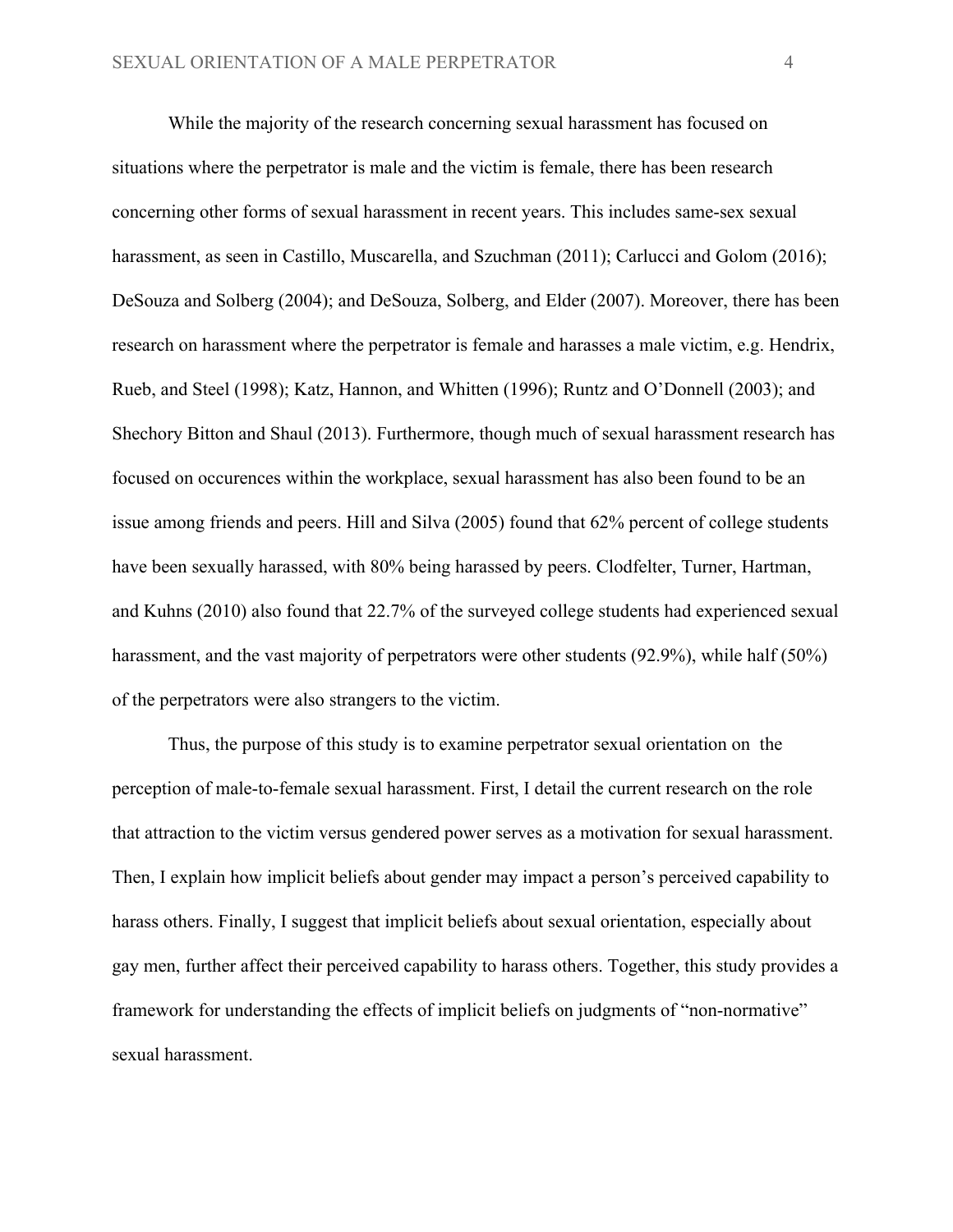## **Attraction to the Victim Versus Gendered Power**

Though increasingly more research is being conducted on "non-normative" occurences of sexual harassment, lay beliefs appear to propose that sexual attraction plays a role in harassing behavior. DeSouza et al. (2007) analyzed if the sexual orientation of a perpetrator affects how participants perceive female-to-female sexual harassment in a mock-jury setting, and found that participants are significantly less likely to view a behavior as harassment if the perpetrator is a heterosexual female than when the perpetrator is a lesbian. The authors discussed that a possible reason for this could be that participants perceived the heterosexual perpetrator as lacking sexual attraction towards the victim. Thus, there may be a positive correlation between participants' perception of the perpetrator's sexual attraction towards the victim and the perception of the severity of the harassment (DeSouza et al., 2007). In a similar study by Carlucci and Golom (2016), participants were again found to perceive sexual harassment as more severe when the perpetrator was a lesbian than when the perpetrator was heterosexual. However, the authors attributed homophobia and negative attitudes towards lesbians as a possible explanation for this, but participants' possible homophobia was not measured in the study (Carlucci & Golom, 2016).

Some research posits that sexual harassment is an abuse of gendered power, such as MacKinnon (2003) and Uggen and Blackstone (2004), who argue that sexual harassment occurs due to a need for power and control in accordance to the sociocultural power that men hold over women. Sexual harassment as an abuse of power has also been studied in regards to occupational hierarchies rather than gender, for example: Elias, Gibson, and Barney (2013); McLaughlin, Uggen, and Blackstone (2012); Popovich and Warren (2010); and Wilson and Thompson (2001). Being that sexual harassment victims in the workplace are majority female (Uggen  $\&$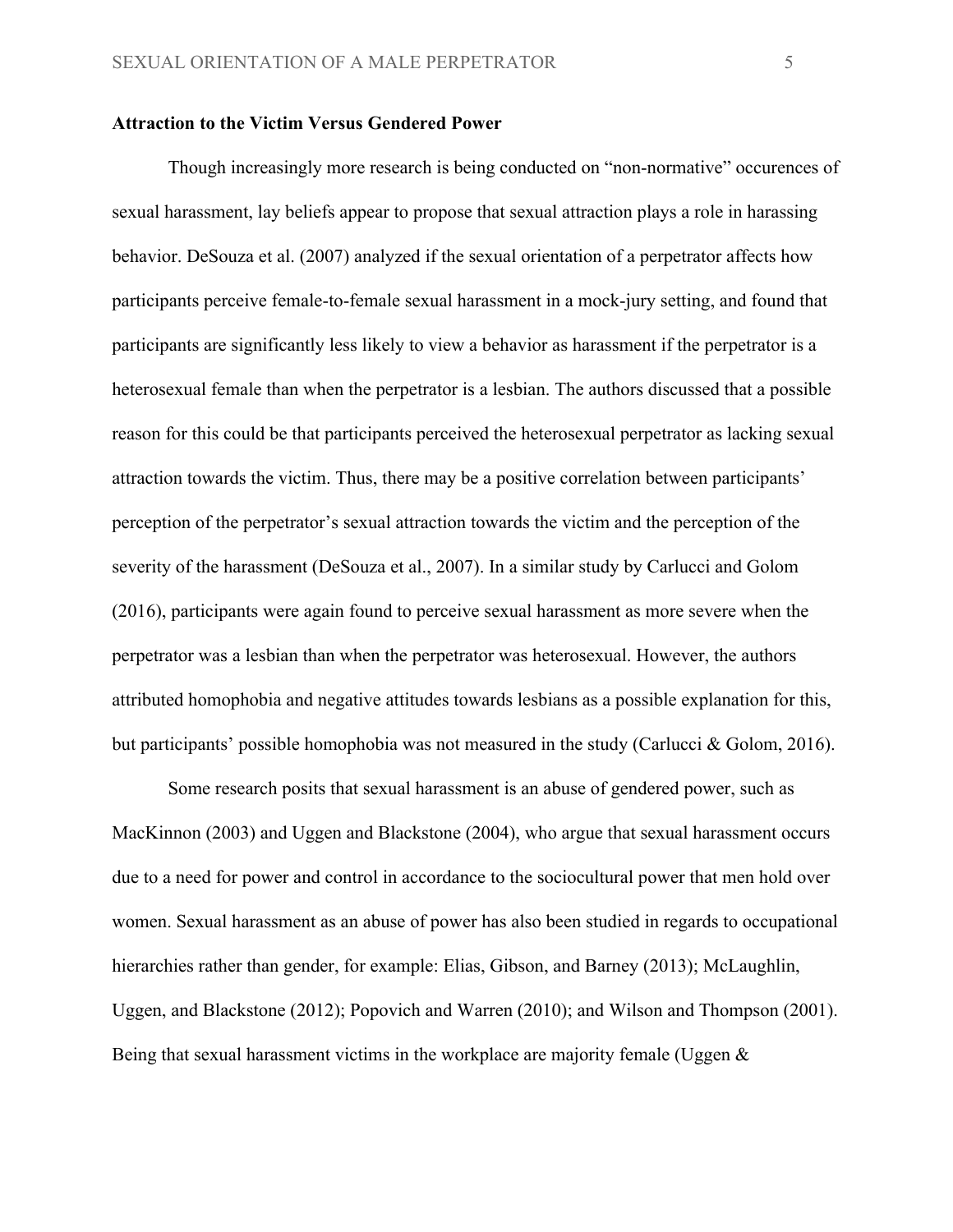Blackstone, 2004; Ilies, Hauserman, Schwochau, & Stibal, 2003), including in instances of contrapower sexual harassment where a male employee harrasses a female supervisor or boss (Rospenda, Richman, & Nawyn, 1998), as well as considering the frequency of sexual harassment occurring towards women from peers (Clodfelter et al, 2010; Hill & Silva, 2005), it is suggested that the societal inequality of women is a significant factor in the prevalence of sexual harassment in and outside of occupational settings (Berdahl, 2007; MacKinnon, 2003; Stockdale, Berry, Nadler, Ohse, & Bhattacharya, 2013). In instances of sexual harassment where the perpetrator is female, the harassment may be an attempt to protect or inflate her social status by imitating what is considered to be "male" sexual aggression (Berdahl, 2007). In instances of male-to-male sexual harassment, the perpetrator may be attempting to inflate his social status against another man; this also provides explanation as to why a heterosexual man would sexually harass another man without being sexually attracted to him (Berdahl, 2007; Waldo, Berdahl, & Fitzgerald, 1988). Consequently, contrary to popular belief, sexual attraction may play a lesser or even nonexistent role in why sexual harassment occurs.

## **Implicit Beliefs about Gender and Sexual Orientation on Perceptions of Sexual Harassment**

Gendered power may serve as a possible explanation as to why there has been a recent noted phenomenon in feminist and LGBT circles whereby gay men are not held accountable for sexually harassing women (Strathman, 2014). Anecdotal evidence suggests a gay man may excuse his behavior by referring to his sexuality (e.g., "It's okay, I'm gay"), implying that sexual harassment is only serious when it is motivated by sexual attraction. To outside observers, gay men may be perceived as less threatening than heterosexual men and perhaps be more similar to heterosexual women, and therefore believed to be less likely to commit sexual harassment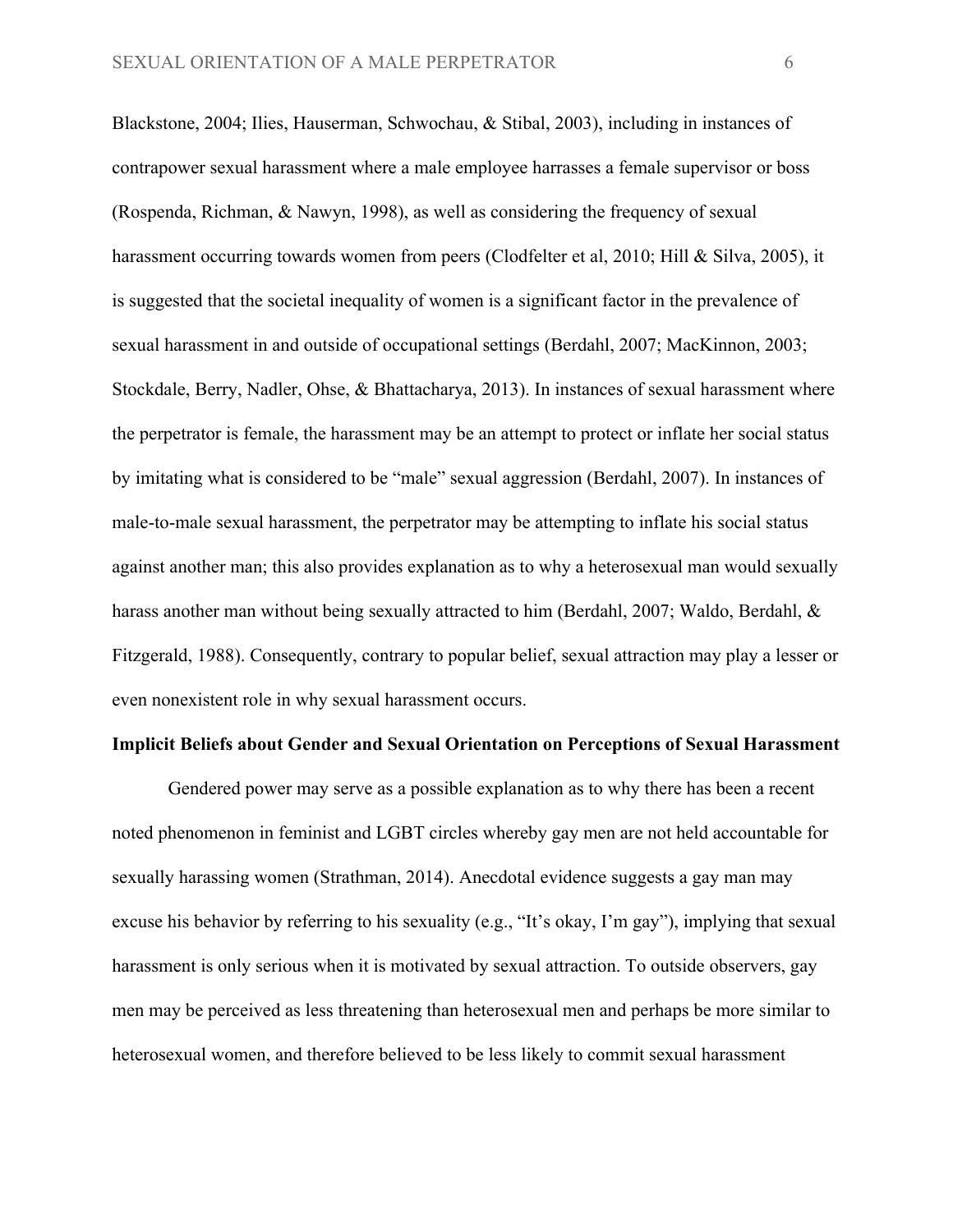towards women. Indeed, research has consistently found that participants perceive sexual harassment that is perpetrated by a woman as less severe and serious than sexual harassment perpetrated by a man (Katz et al., 1996; Runtz & O'Donnell, 2003; Shechory Bitton & Shaul, 2013). This is likely due to prevailing social beliefs that women are not sexually aggressive, and are consequently less likely to be sexually violent (Crawford, 2012). Likewise, research has found that beliefs in implicit inversion theory, or the belief that "homosexuals are similar to opposite-sex heterosexuals" as defined by Deaux and Kite (1987) (p. 83), are still relevant and common among the general population (Blashill & Powlishta, 2009; Fingerhut & Peplau, 2006; Mitchell  $&$  Ellis, 2011).

Mitchell and Ellis (2011) explored the implicit inversion theory by showing 783 participants a video of two men talking to each other while labeling one of the men as gay in the experimental conditions and one of the men as adopted in the control conditions. Mitchell and Ellis (2011) found that when either of the men were labeled as gay, they were rated by participants as more feminine and less masculine than when compared to the control conditions. Research by Blashill and Powlishta (2009) and Fingerhut and Peplau (2006) has found similar results, finding that participants associate more feminine characteristics and interests with gay men than heterosexual men. If gay men are believed to be more similar to heterosexual women than heterosexual men as the implicit inversion theory describes, gay men may be perceived as unlikely to commit sexual harassment, especially towards women. However, following the arguments that sexual harassment occurs due to gendered power from authors such as Berdahl (2007), MacKinnon (2003), and Uggen and Blackstone (2004), as well as recognizing that gay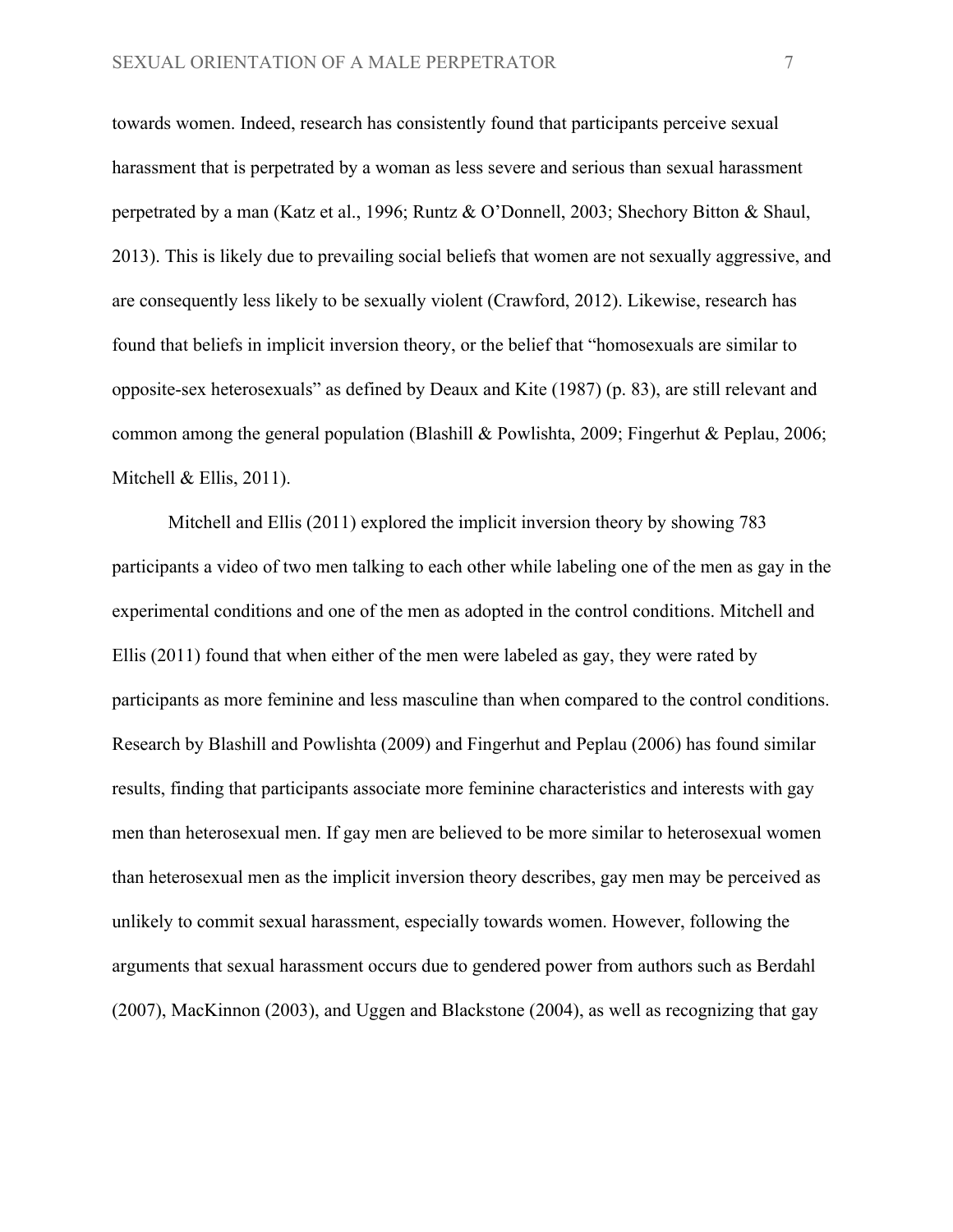men still hold sociocultural power over women due to their gender, it must be acknowledged gay men are not immune to sexually harassing women.

## **The Current Study**

There has been no previous research on the effects of perpetrator sexual orientation on the perception of male-to-female sexual harassment. The current study aims to investigate if the sexual orientation of a male perpetrator affects perceived severity of sexual harassment towards a woman. Drawing from examples by Bursik (1997) and Williams, Brown, Lees-Haley, and Price (1995) which used written vignettes to study sexual harassment, the current study used a written scenario to simulate a situation in which a man named Matthew or Michael, who is introduced as either straight or gay, sexually harasses a woman named Ashley or Jessica, respectively. This method was chosen in order to control as many variables as possible. Drawing from the discussed research on the prevalence of beliefs in implicit inversion theory, as well as the research which demonstrates that sexual harassment perpetrated by female harassers is not considered as severe as sexual harassment perpetrated by male harassers, the main hypothesis for this study is that, in conditions where the perpetrator is labeled as gay, the sexual harassment will be perceived as less severe than in conditions where the perpetrator is labeled as straight.

Additionally, because research has consistently found that women perceive sexual harassment as more severe than men and perceive a wider range of behaviors as sexual harassment than men do (Ivy & Hamlet, 1996; Rotundo, Nguyen, & Sackett, 2001; Shechory Bitton & Shaul, 2013), it is also hypothesized that women will perceive the sexual harassment as more severe regardless of sexual orientation of the perpetrator. Following the research of Blashill and Powlishta (2009), Fingerhut and Peplau (2006), and Mitchell and Ellis (2011) which found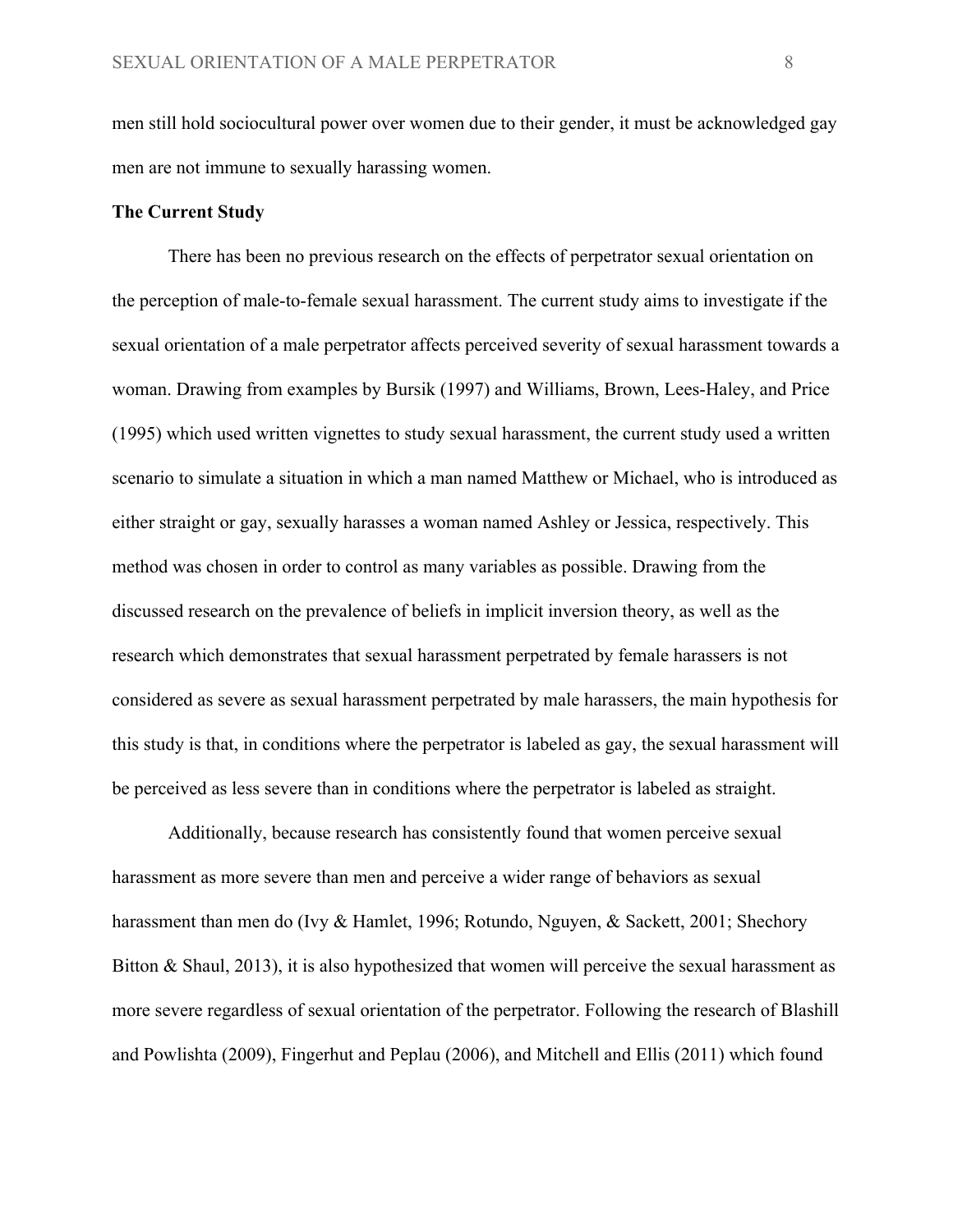that participants believe gay men to be more feminine and less masculine than straight men, it is also hypothesized that in conditions where Michael/Matthew is labeled as gay, he will be perceived as more feminine and less masculine than in conditions where he is labeled as straight.

# **Method**

# **Participants**

Two hundred and thirteen participants were recruited through the Ramapo College Psychology Research Participation System and 200 were recruited via Amazon Mechanical Turk, which has been found to be a reliable source of high-quality data representative of the general population (Buhrmester, Kwang & Gosling, 2016). Participants recruited through the college participant pool were granted course credit, and participants recruited through Amazon Mechanical Turk were compensated fifty cents. Data that did not pass the manipulation check verifying the sexual orientation of the perpetrator, were removed, which led to 383 participants for the final sample. In regards to demographics, 61.3% of participants were female, 69.7% of participants were White, and 91.6% were heterosexual. Participants were aged 18 to 76 with a mean of 27.2 (*SD*=11.97).

#### **Materials and Measures**

#### *Michael/Matthew Summary*

A short description of a man named either Michael or Matthew, which listed age, birthday, sexual orientation, single relationship status, hometown, university, workplace, and registered political party. Only the name and sexual orientation, which was either straight or gay, were manipulated (See Appendix A). Other characteristics were chosen to be neutral. Consequently, there were only four different summaries that participants could have seen.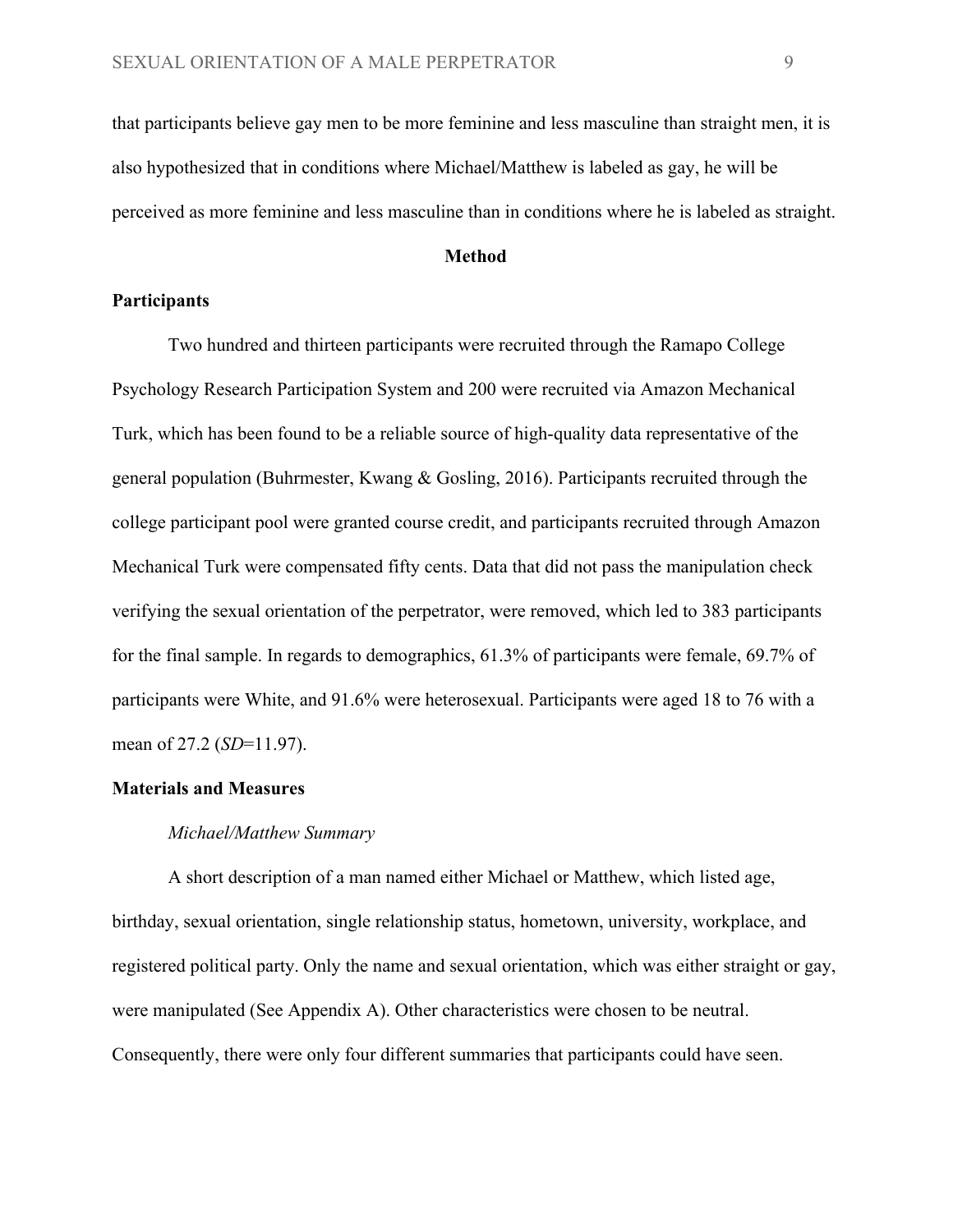## *Michael/Matthew and Jessica/Ashley Scenario*

A written scenario which depicted Michael/Matthew interacting with a woman named Jessica or Ashley, respectively. Names were chosen based on popular names from 1995, which was the given birth year of Michael/Matthew. Participants were asked to carefully consider the following situation as if they were watching it in real time. There were four different scenarios that participants could have seen, each being three to five sentences long (See Appendix B). In the control conditions, the scenario had Michael and Jessica talk about their jobs and hobbies at a cashier line, to which Jessica says she went to the gym last weekend and then she departs. Or, Matthew and Ashley discuss the weather, current events, and what they do in their free time at a bus station, to which Ashley says she bought new clothes last weekend and then departs. In the experimental conditions, following the conversation, Michael "playfully pats Jessica on the rear" and Jessica expresses discomforts in the slap and leaves, or Matthew "playfully pats Ashley on the breast" and Ashley expresses discomfort in the pat and leaves. The relationship between the two is not specified. Since previous research has shown that physical actions are the most common forms of sexual harassment to be perceived unambiguously as sexual harassment (Ivy & Hamlet, 1996; Solomon & Williams, 1997; Terpstra & Baker, 1987), the scenario was written to be as unambiguous as possible. In order for a behavior to be considered sexual harassment, it must be unwelcomed by the victim (Fitzgerald, Gelfand & Drasgow, 1995; Stockdale et al., 2013), and thus Jessica/Ashley is written as expressing discomfort.

## *Sexual Harassment Manipulation Check*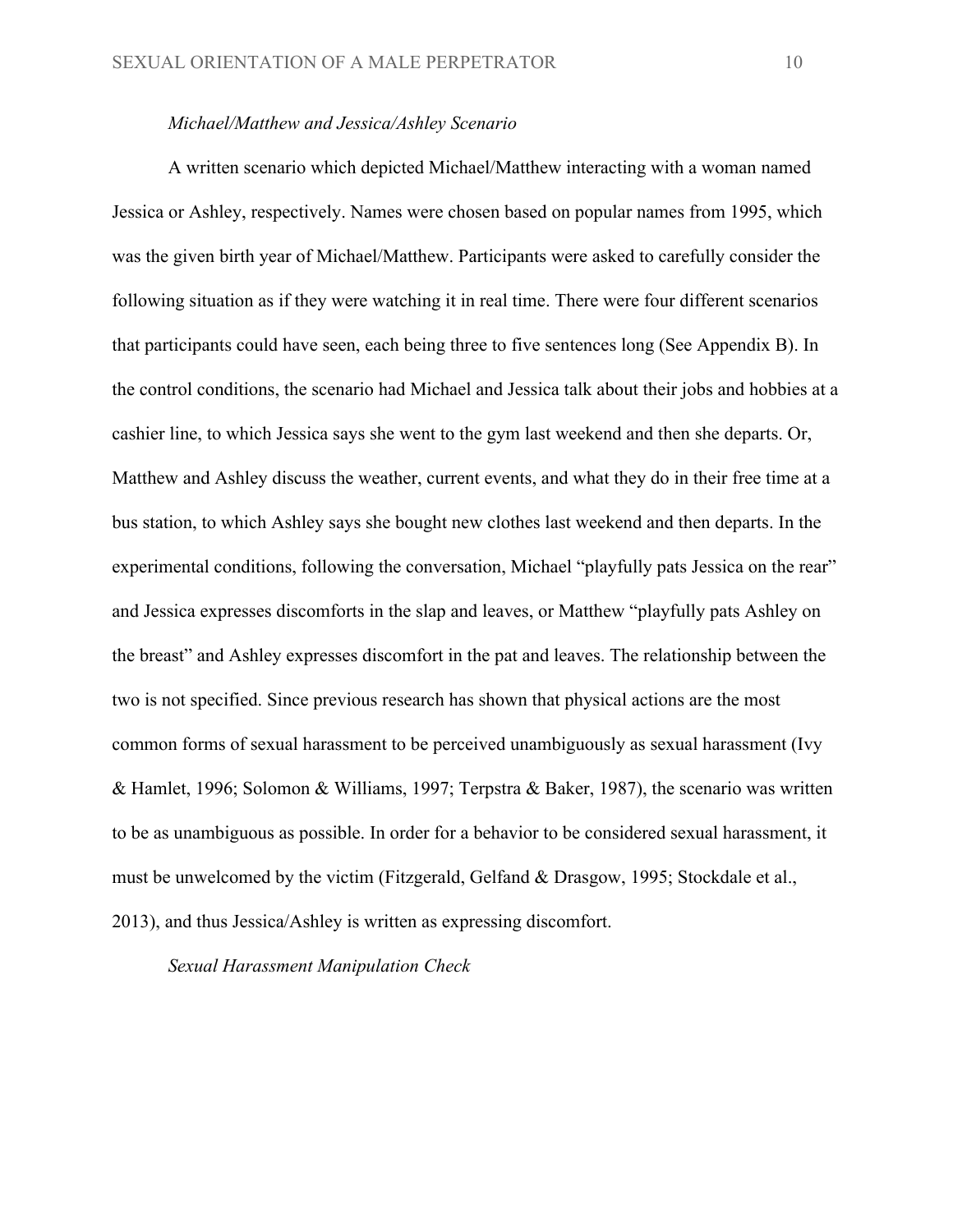A single item asking the participant "Did you notice any inappropriate behavior in the scenario you read? If so, what?" The options presented were "No" or "Yes" with a write-in answer box, to ensure the participant noticed the correct behavior.

# *Severity of Sexual Harassment*

A single item which asked the participant to rate the severity of the behavior ("On a scale of 0 to 5, with 5 being very severe and 0 being not severe at all, how severely inappropriate was the behavior?"), on a scale of zero (not at all severe) to five (very severe). Participants in the control condition who did not notice an inappropriate behavior were instructed to select zero.

## *Degree of Sexual Attraction to Victim*

A single item which asked the participant to rate the degree they believed Michael/Matthew to be sexually attracted to Jessica/Ashley, on a scale of zero (not at all attracted) to five (very attracted).

#### *Gender Inversion Scale (Mitchell & Ellis, 2011)*

A 24-item questionnaire ( $\alpha$  = .832) adapted from Mitchell and Ellis (2011) to test participant beliefs in gender inversion theory for Michael/Matthew. The traits listed, in order, were: Relaxed, Influential, Aggressive, Cooperative, Childish, Masculine, Intuitive, Sad, Successful, Interesting, Passive, Sensitive, Competitive, Soft, Feminine, Happy, Excitable, Emotional, Strong, Reputable, Hard, Mature, Likeable, Active. Participants rated the likelihood that Michael/Matthew was each trait on a scale of zero to five, zero being "He is definitely not [trait]" and five being "He definitely is [trait]". The only traits used for analysis were Masculine and Feminine.

#### *Sexual Orientation Manipulation Check*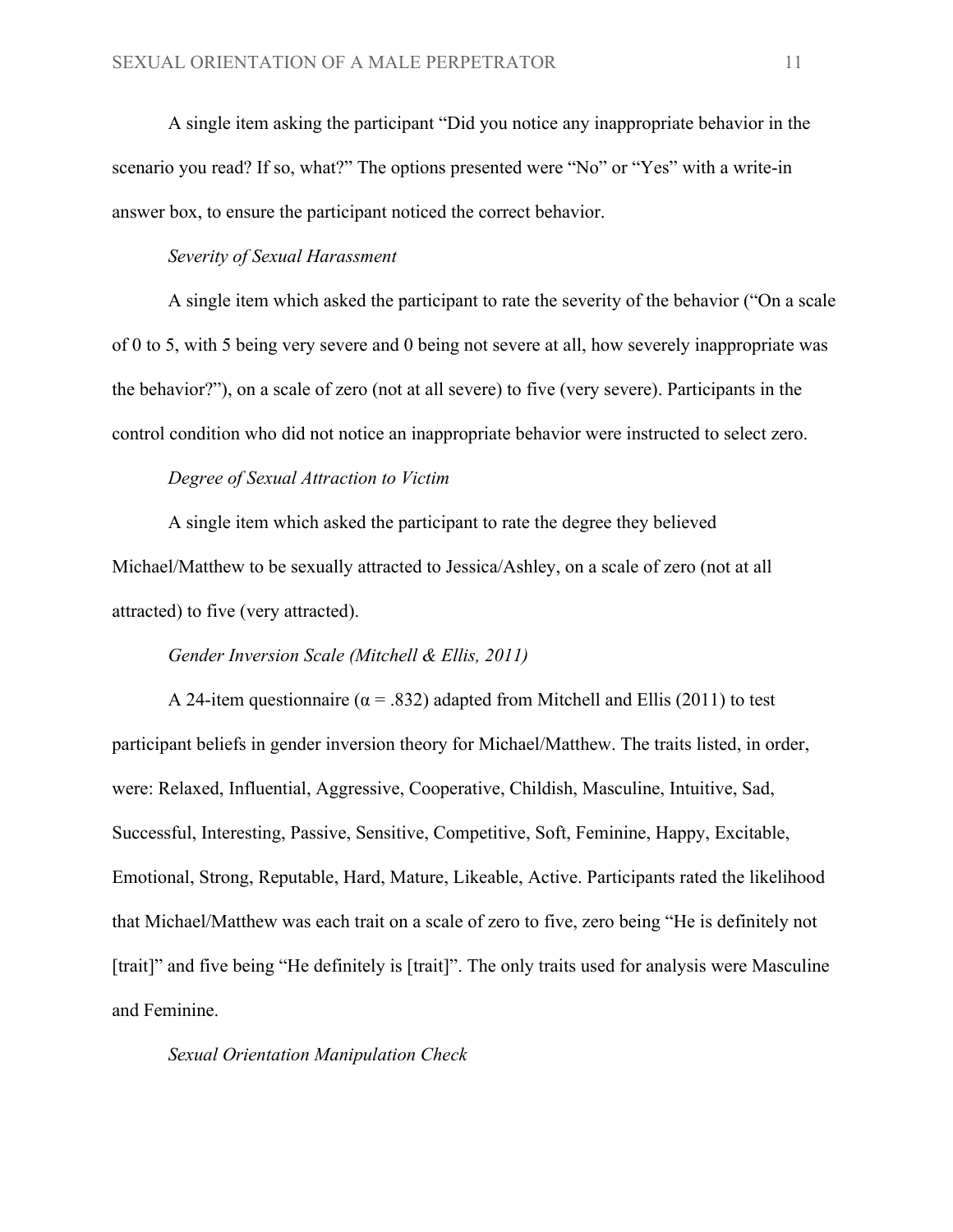A single item which asked, "As mentioned previously, what is Matthew's sexual orientation?" Participants were emphasized to recall to the best of their ability and not to return to the previous pages.

# *Perception of Race*

Because Matthew, Michael, Ashley, and Jessica are common Anglo-Saxon names and could affect participants' perception of the characters' race and thus the scenario (Bertrand & Mullainathan, 2004; Garcia & Abascal, 2016; Shin, Smith, Welch, & Ezeofor, 2016), a single exploratory item which asked "When reading the scenarios, what race(s) did you imagine [Michael/Matthew] and [Jessica/Ashley] to be?" was included.

## *Demographics*

Four separate items which asked the participant's age, gender, race, and sexual orientation, each with write-in answer boxes.

## **Design**

This study utilized an experimental 2x2x2 factorial design with the between-subjects factors being the character name and scenario (Michael vs. Matthew; rear slap vs. breast pat, respectively), the sexual orientation of the perpetrator (gay vs. straight) and condition of the scenario (experimental vs. control). The dependent variables were severity of harassment, the perceived sexual attraction of the perpetrator towards the victim, and the gender inversion scale.

## **Procedure**

The study was conducted online using Qualtrics in order to recruit as many participants in a short time frame. When participants were directed to the Qualtrics link, they were presented with the informed consent to consent to participate in the study. Qualtrics randomly presented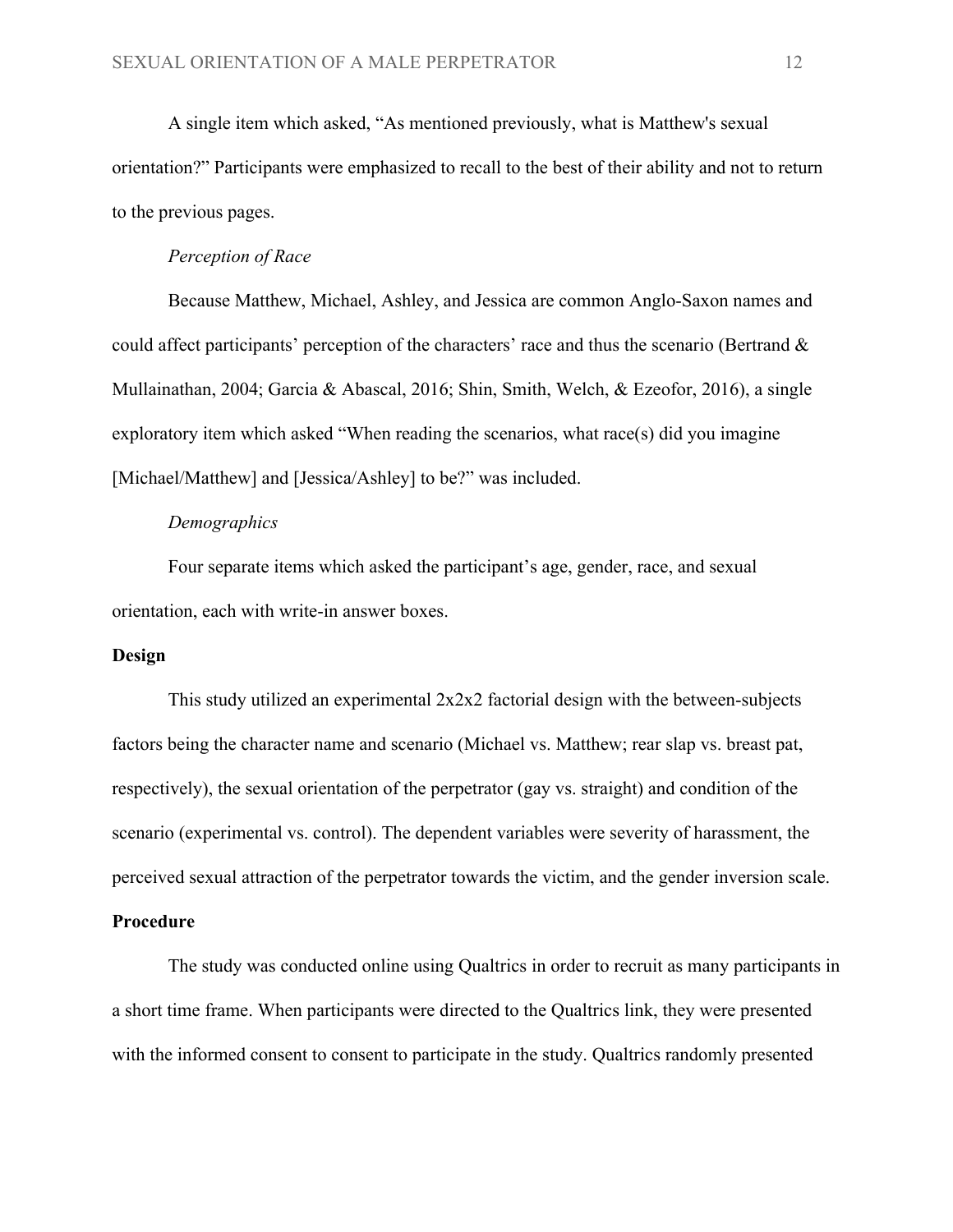one of eight different conditions. The participant was then presented with the Michael/Matthew summary and was asked to read carefully. On the next page was one of four scenarios with Jessica/Ashley; participants were asked to carefully read the scenario and consider how they feel about the situation. The next page featured three items: the sexual harassment manipulation check, the severity of the sexual harassment, and the intensity of sexual attraction towards the victim. Next, they were given the Mitchell and Ellis (2011) gender inversion scale. The page which followed had two items: the sexual orientation manipulation check and the perception of race. The final page featured the four demographic items. Participants were then debriefed and thanked. Average completion time was four minutes.

#### **Results**

When running a 2 (Name/Scenario: Michael vs. Matthew) x 2 (Sexual Orientation: Gay vs. Straight) x 2 (Condition: Experimental vs. Control) between-subjects univariate ANOVA with the severity of the inappropriateness of the scenario as the dependent variable, no significant interactions were found. To investigate this further, the file was split by character name/behavior. When running a 2 (Sexual Orientation: Gay vs. Straight) x 2 (Condition: Experimental vs. Control) between-subjects univariate ANOVA for Matthew cases, a significant interaction between experimental versus control conditions and gay versus straight conditions was found, where the gay experimental condition  $(M=3.5, SD=1.42)$  had a significantly ( $p < .05$ ) lower mean than the straight experimental condition  $(M=4.14, SD=1.01)$ ,  $F(1, 191) = 5.03$ , p <.05 (See Table 1). Running a 2x2 between-subjects ANOVA for Michael had no significant effects.

*Table 1: Descriptive Statistics for Severity of Inappropriateness in Matthew Scenarios*

| <b>Sexuality</b> | <b>Condition</b> | Mean | <b>Std. Deviation</b> |  |
|------------------|------------------|------|-----------------------|--|
|------------------|------------------|------|-----------------------|--|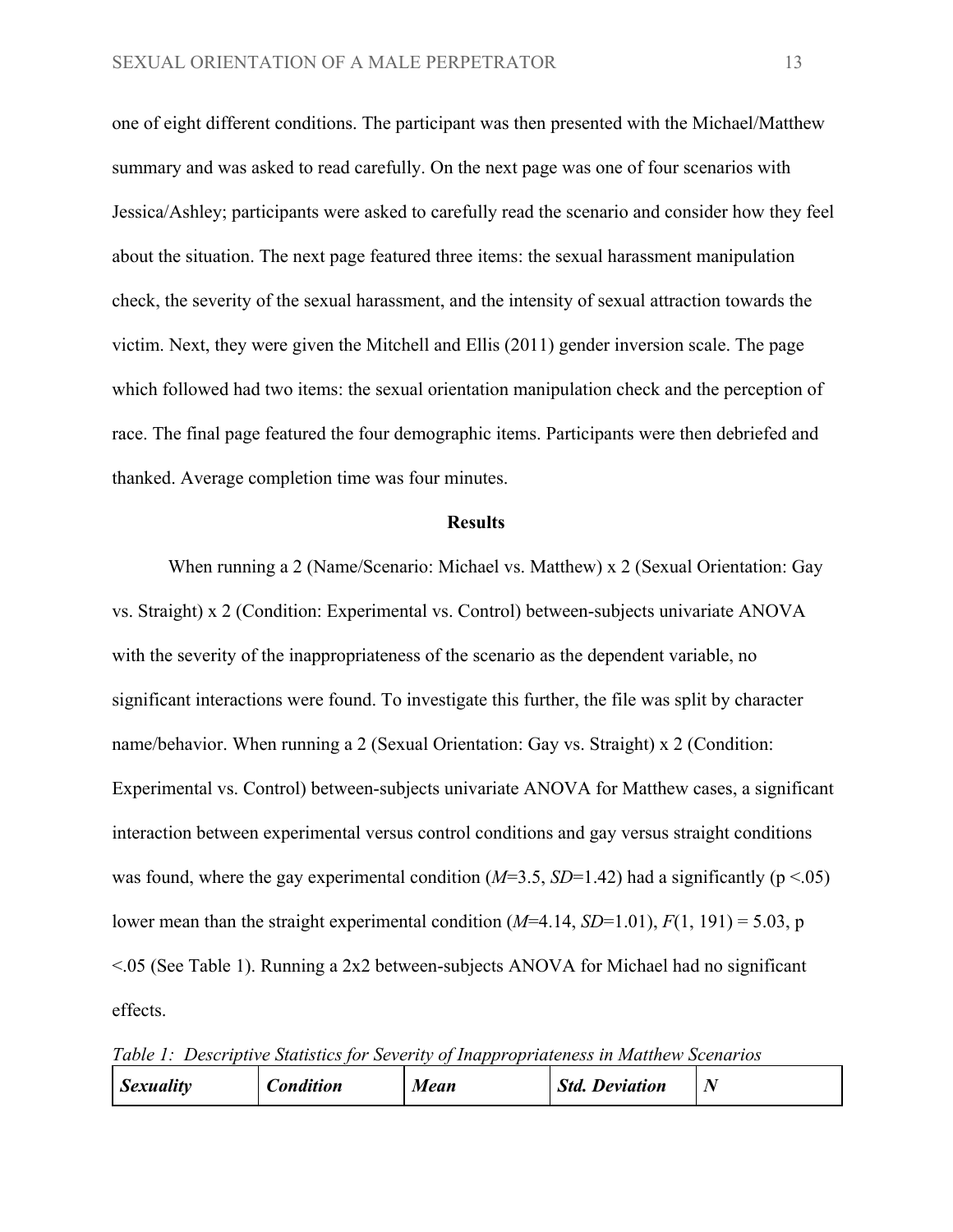| Gay      | Experimental | 3.5  | 1.42 | 50  |
|----------|--------------|------|------|-----|
|          | Control      | 0.02 | 0.14 | 48  |
|          | Total        | 1.8  | 2.02 | 98  |
| Straight | Experimental | 4.14 | 1.01 | 50  |
|          | Control      | 0.09 | 0.28 | 47  |
|          | Total        | 2.18 | 2.17 | 97  |
| Total    | Experimental | 3.82 | 1.27 | 100 |
|          | Control      | 0.5  | 0.24 | 95  |
|          | Total        | 1.98 | 2.1  | 195 |

Repeating the 2x2x2 between-subjects univariate ANOVA with the dependent variable being the perceived degree of sexual attraction from the perpetrator to the victim, main effects were found for character name/scenario  $(F(1, 379) = 8.97, p < .01)$ , sexual orientation  $(F(1, 379) = 358.14, p$  $< .001$ ), and condition ( $F(1, 379) = 210.86$ ,  $p < .001$ ). These main effects were qualified by a sexual orientation and condition interaction,  $F(1, 379) = 72.77$ ,  $p < .001$ . For the situations in which the perpetrator is labeled as gay, the experimental condition ( $M=0.87$ ,  $SD=1.31$ ) was found to be significantly higher than the control condition (*M*=0.19, *SD*=0.6), and the same was found to be true for the straight conditions, with experimental (*M*=3.95, *SD*=1.05) being higher than control (*M*=1.37, *SD*=1.27) (See Table 2). The significance of these differences were found to be  $p \le 01$  and  $p \le 001$ , respectively.

| <b>Sexuality</b> | <b>Condition</b> | <b>Mean</b> | <b>Std. Deviation</b> | $\boldsymbol{N}$ |
|------------------|------------------|-------------|-----------------------|------------------|
| Gay              | Experimental     | 0.87        | 1.31                  | 99               |
|                  | Control          | 0.19        | 0.6                   | 89               |
|                  | Total            | 0.55        | 1.09                  | 188              |

*Table 2: Descriptive Statistics for Degree of Perceived Sexual Attraction*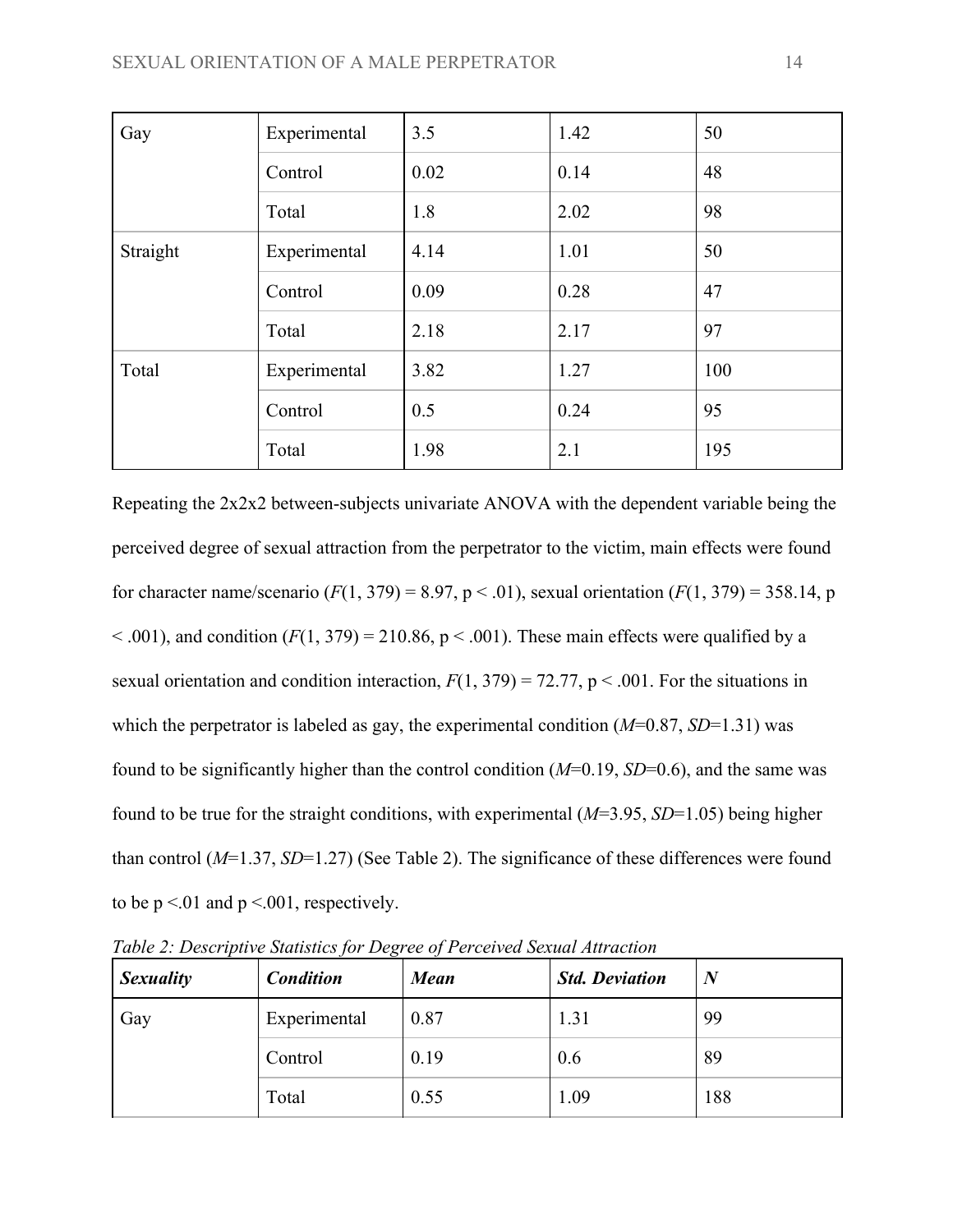| Straight | Experimental | 3.95 | 1.05 | 98  |
|----------|--------------|------|------|-----|
|          | Control      | 1.37 | 1.27 | 97  |
|          | Total        | 2.67 | 1.74 | 195 |
| Total    | Experimental | 2.4  | 1.95 | 197 |
|          | Control      | 0.81 | 1.17 | 186 |
|          | Total        | 1.63 | 1.8  | 383 |

In addition, running a bivariate correlation found a moderate significant correlation between severity of inappropriateness and perception of sexual attraction (*r=*.49) (See Table 3).

| <b>Scenario</b> | <b>Condition</b>                 | . .<br><b>Correlations</b> | <b>Inappropriateness</b><br><b>Severity</b> | <b>Sexual</b><br><b>Attraction</b> |
|-----------------|----------------------------------|----------------------------|---------------------------------------------|------------------------------------|
| Both            | Severity of<br>Inappropriateness | Pearson<br>Correlation     | ı                                           | $.49**$                            |
|                 |                                  | N                          | 297                                         | 297                                |
|                 | Degree of Sexual<br>Attraction   | Pearson<br>Correlation     | $.49**$                                     |                                    |
|                 |                                  | N                          | 316                                         | 316                                |

*Table 3: Correlations between Severity of Inappropriateness and Perception of Sexual Attraction*

\*\* Correlation is significant at the .001 level (2-tailed).

No significant gender differences in perceptions were found; the second hypothesis was not supported. The third hypothesis was supported: repeating the univariate 2x2x2 between-subjects ANOVA with ratings of masculine as the dependent variable found a main effect for sexual orientation  $(F(1, 379) = 18.42)$ , with a significance of  $p < 001$ . Participants rated Michael/Matthew as significantly less likely to be masculine in the conditions where he was labeled as gay (*M=*2.2, *SD=*1.28) versus the conditions where he was labeled as straight  $(M=2.77, SD=1.32), F(1, 381) = 18.55, p<0.001$  (See Table 4). Repeating the same  $2x2x2$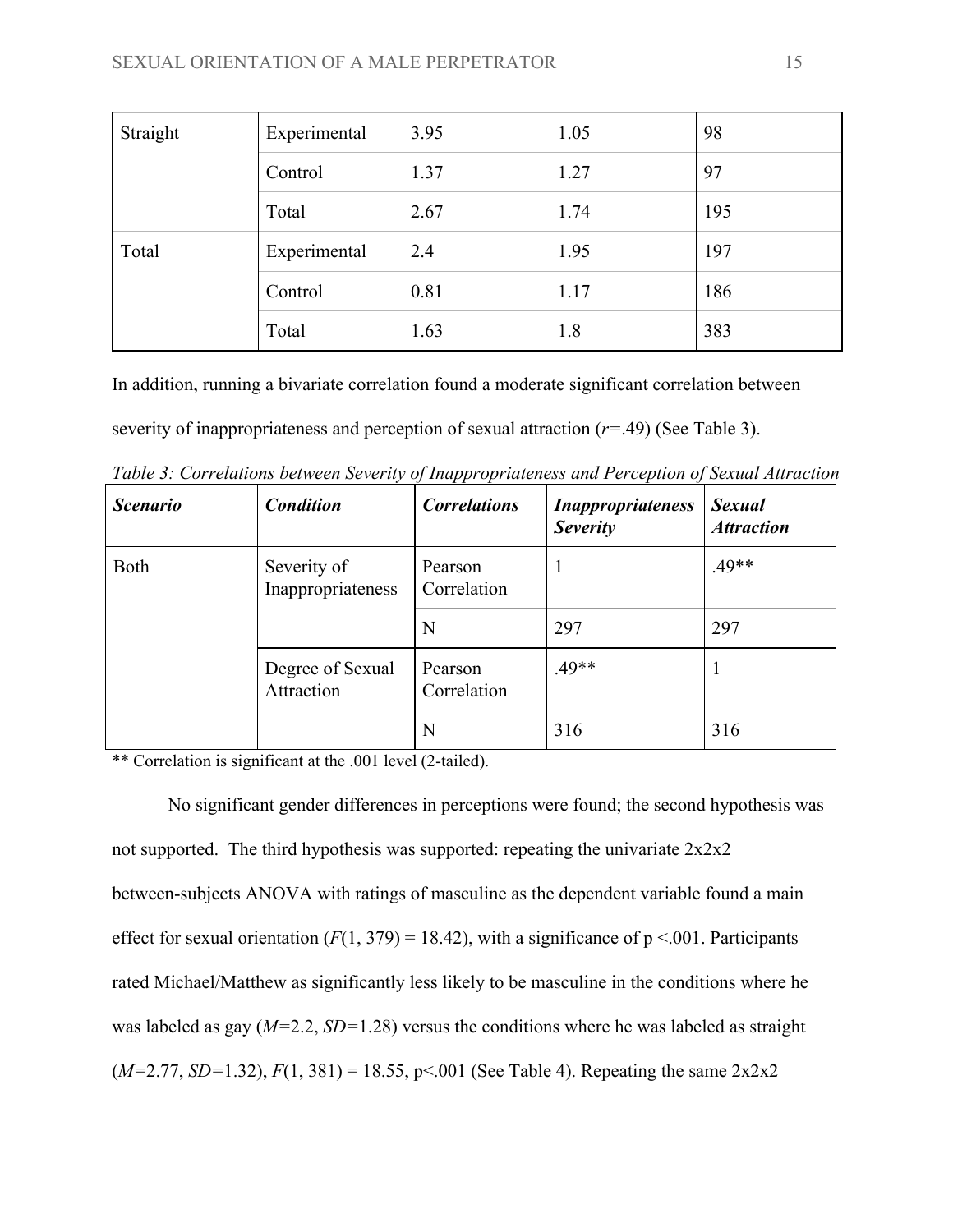ANOVA with ratings of feminine as the dependent variable also found that Michael/Matthew was more likely to be rated as feminine in conditions where he was labeled as gay (*M=*1.88, *SD=*1.36) than conditions where was labeled as straight (*M=*0.84, *SD=*1.03), *F*(1,381) = 71.58, p< .001 (See Table 5).

| <b>Sexuality</b> | <b>Mean</b> | <b>Std. Deviation</b> | $\bm{N}$ |
|------------------|-------------|-----------------------|----------|
| Gay              | 2.2         | 1.28                  | 188      |
| Straight         | 2.77        | 1.32                  | 195      |
| Total            | 2.5         | 1.33                  | 383      |

*Table 4: Descriptive Statistics for Ratings of Masculine*

*Table 5: Descriptive Statistics for Ratings of Feminine*

| <b>Sexuality</b> | <b>Mean</b> | <b>Std. Deviation</b> | $\boldsymbol{N}$ |
|------------------|-------------|-----------------------|------------------|
| Gay              | 1.88        | 1.36                  | 188              |
| Straight         | 0.84        | 1.03                  | 195              |
| Total            | 1.35        | 1.31                  | 383              |

In regards to the exploratory item, the majority of participants (90.5%) perceived the characters as White, including the majority of participants who were not White (88.5%). Additionally, 5% of participants answered the item by saying they did not think about race or that they cannot determine race from the scenario: 73.7% of these answers (labeled "Avoidant Ans." in Table 7) were from White participants (See Table 6). There was no significant difference of perceptions between conditions.

*Table 6: Crosstab Frequency Table for Perception of Race.*

| Participant Race |          |       |
|------------------|----------|-------|
| White            | Nonwhite | Total |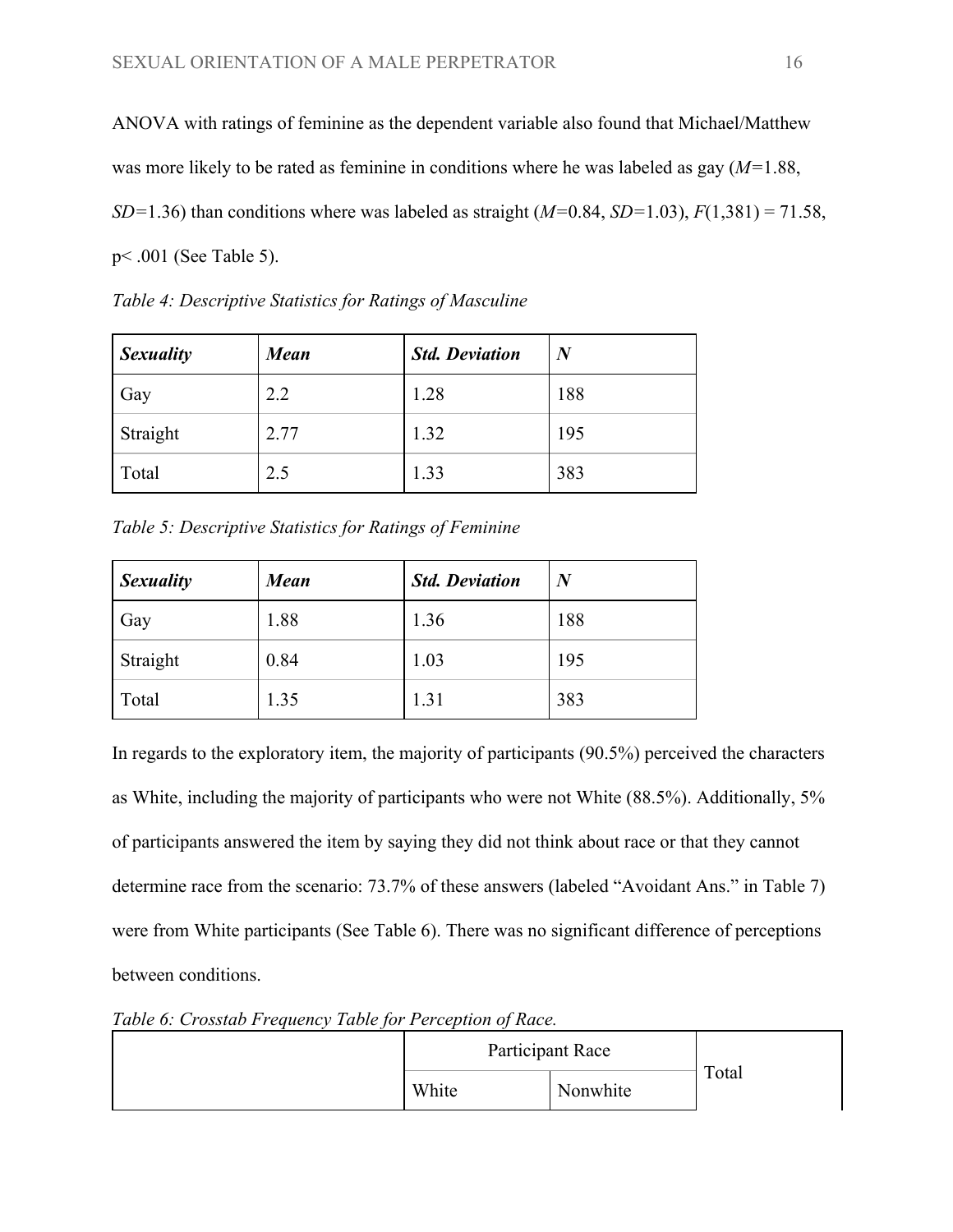| Perceived Race | <b>Both White</b>    | 241            | 100            | 341 |
|----------------|----------------------|----------------|----------------|-----|
|                | Male White           | 5              | $\overline{2}$ | 7   |
|                | Female White         | $\overline{2}$ |                | 3   |
|                | <b>Both Nonwhite</b> | 2              | 5              |     |
|                | Avoidant Ans.        | 14             | 5              | 19  |
| Total          |                      | 264            | 113            | 377 |

## **Discussion**

The main hypothesis was partially supported. Participants perceived the sexual harassment from a gay perpetrator as less severe only when comparing the gay Matthew experimental condition to the straight Matthew experimental condition, where the perpetrator patted the victim on the breast. Interestingly, a significant increase in the perception of the perpetrator's sexual attraction towards the victim was found when comparing the experimental conditions to the control conditions for both the Michael and Matthew scenarios, including the conditions where Michael/Matthew was labeled as gay. The second hypothesis was not supported; there was no gender difference in perception of severity. In regards to the third hypothesis, the data were compatible with previous findings of Blashill and Powlishta (2009), Fingerhut and Peplau (2006), and Mitchell and Ellis (2011), in that the conditions where Michael/Matthew was labeled as gay had higher ratings of femininity and lower ratings of masculinity. However, there was no interaction between sexual orientation and experimental versus control conditions for ratings of either trait, meaning that Michael/Matthew engaging in sexual harassment had no effect on the perceptions of masculinity or femininity.

It possible that significant results for the first hypothesis were only found in the Matthew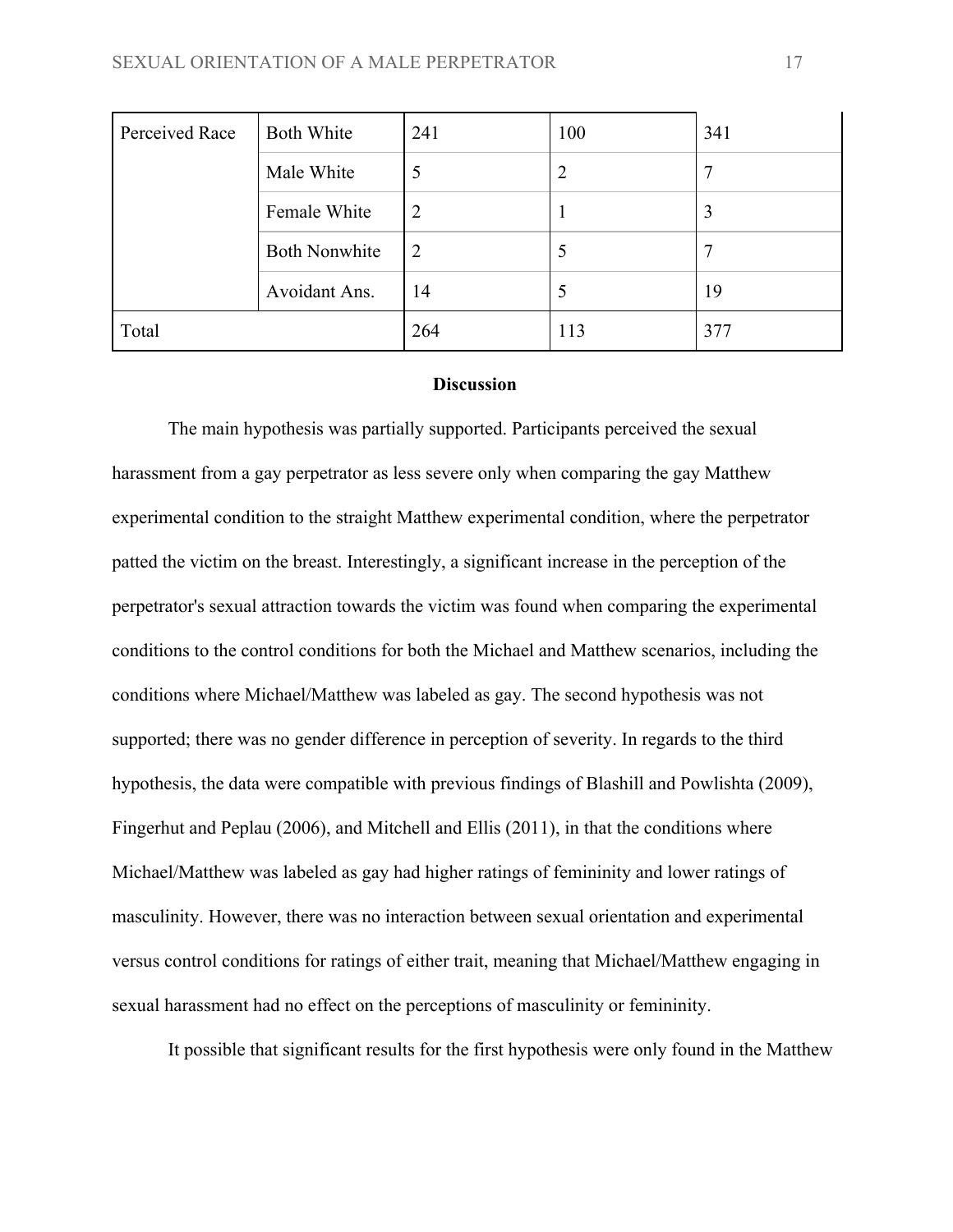scenarios because the behavior (a pat on the breast) was seen as more severe than the pat on the rear in the Michael experimental conditions, as a pat on the rear could be seen as more socially acceptable, and thus the scenario was not seen as severe enough to demonstrate a significant difference in conditions. Additionally, this would support the notion that individuals may judge the severity of sexual harassment based on the intent of the perpetrator rather than the harm experienced by the victim (Carlucci & Golom, 2016) if the participants did not believe that Jessica would be harmed by a pat on the rear regardless of condition. Though this study did not aim to compare different types of sexual harassment, this may provide insight on how different physical behaviors are perceived. Moreover, there was no interaction between gay versus straight conditions and experimental versus control conditions, including in Matthew scenarios, but this may be because of the strength of the main effects for each which overshadowed interaction effects.

The results which indicated that participants perceived Michael/Matthew as being more attracted to Ashley/Jessica when he harassed her regardless of sexual orientation provides insight on how individuals may view the permanence of a gay sexual orientation, as well supports the notion that individuals may believe that sexual harassment must be motivated by sexual attraction. Michael/Matthew was also perceived as being more sexually attracted to Jessica/Ashley in the straight control conditions than in the gay control conditions, which implies that a heterosexual man talking with a woman may be perceived as inherently being potentially sexually attracted to her, even in situations where there is no sexual behavior. Given that the perception of the severity of inappropriateness and the degree of the perpetrators' sexual attraction were also found to be moderately correlated, it is possible that participants perceive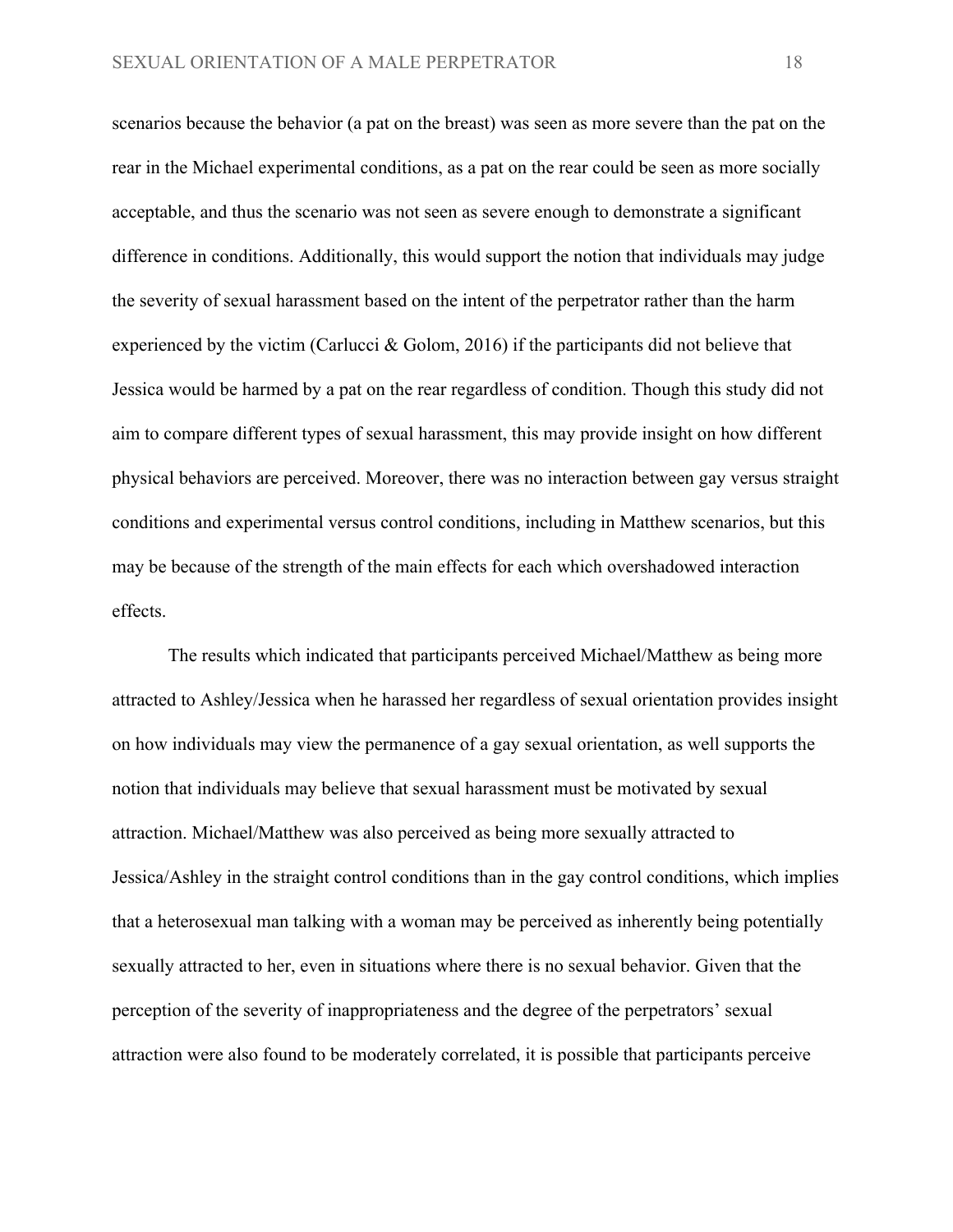more inappropriate situations as being motivated by higher sexual attraction, or that higher sexual attraction creates a more inappropriate situation.

Participants' perceptions of Michael/Matthew's femininity and masculinity were unchanged if he engaged in sexual harassment. In regards to conditions in which Michael/Matthew was labeled as gay, this may have occurred because the judgments of sexual harassment were influenced by heterosexism and homophobia. That is, even though the gay perpetrator is violating expected behavioral norms by acting incongruent with beliefs that gay men are feminine, and the gay perpetrator is believed to be more sexually attracted to the victim than in the control conditions, participants would still not rate him as more masculine due to not considering a gay man as threatening as a straight man, regardless of threatening behavior. These findings are consistent with Duran, Renfro, Waller, and Trafimow (2007) which found that a person's stereotypical expectations of a gay man is unlikely to change despite observing stereotype-inconsistent behavior from a gay man.

There are certain limitations to the current research. First, the dependent variable used to assess perceptions of the sexual harassment was severity, and not if participants considered the behavior to be sexual harassment or not, which differs from previous research which utilized mock juries and other methodology (e.g., Carlucci & Golom, 2016; DeSouza, Solberg, & Elder, 2007). Though the sexual orientation of participants was asked, there was not a sufficient amount of non-heterosexual participants (*n*=32) to find any significant differences in data. Future research should aim to find if non-heterosexual participants perceive the harassment and perpetrator differently than heterosexual participants, as little research has been conducted on this matter. However, Simon, Glässner-Bayerl, and Stratenwerth (1991) found that gay men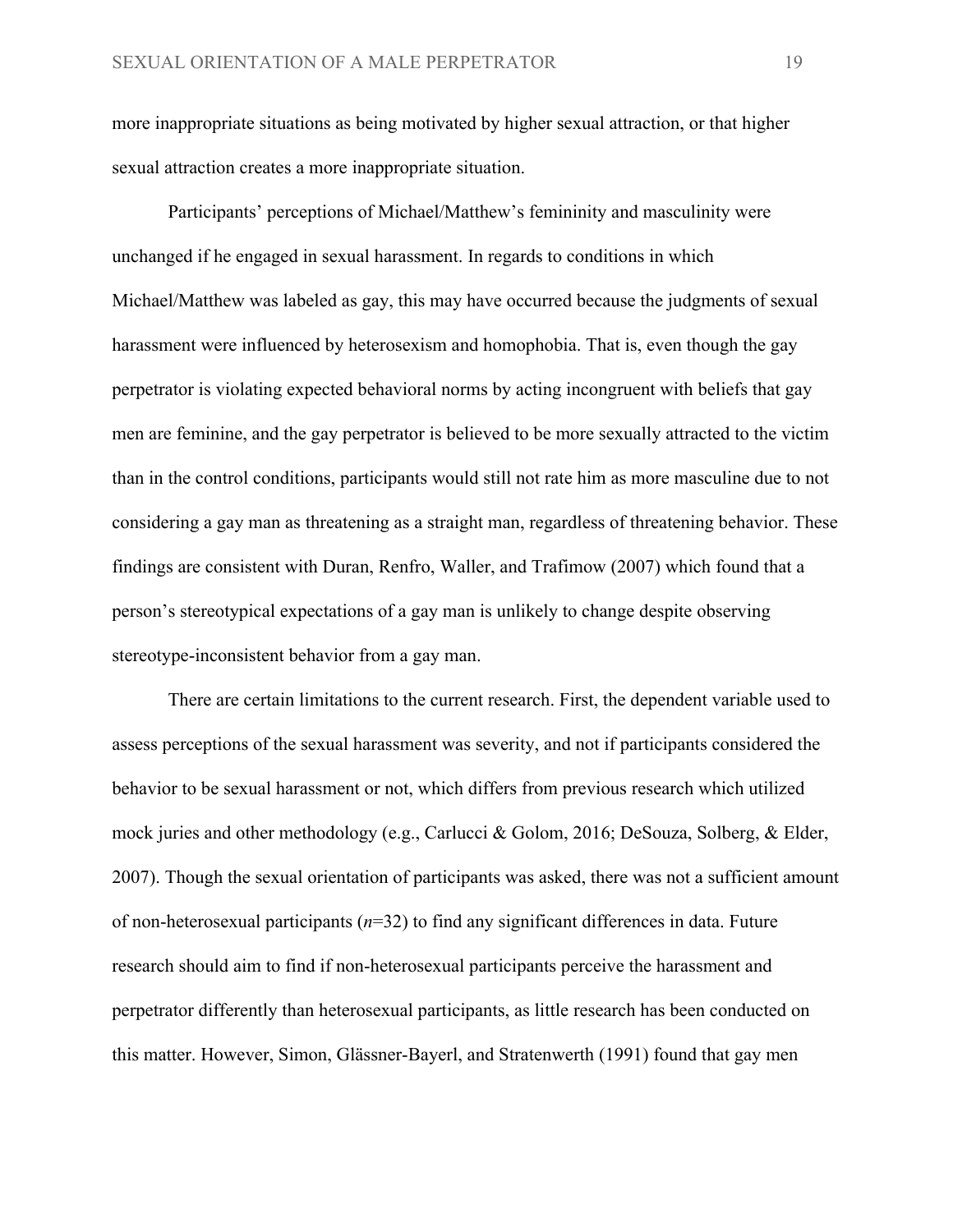self-stereotype themselves as feminine with similar rates to heterosexual men, and this suggests that the ratings of Michael/Matthew being more feminine and less masculine when he is labeled as gay would remain consistent with gay male participants.

Given that Michael/Matthew and Jessica/Ashley were overwhelmingly perceived as White, future research should also investigate if perceptions of the perpetrator and situation differ if the one or both of the individuals are not White. The results also provide insight on the prominence of White being the "default" race for perceiving hypothetical situations, even for non-White individuals. This follows previous research which finds that "neutral" names are typically considered White by default (Cotton, O'Neill, & Griffin, 2014). It may also be due to a large portion of participants being recruited within the United States, where "American" is often associated with "White" (Devos & Banaji, 2005). Furthermore, "avoidant answer" participants being majority White follows previous research which indicates that some White people (often labeled "colorblind") may purposely avoid discussing race for fear of being perceived as prejudiced (Apfelbaum, Sommers, & Norton, 2008; Goff, Jackson, Nichols, & Di Leone, 2013).

Other limitations of the current study include the lack of non-White and non-heterosexual participants, as well as the study being conducted online, which may have made it susceptible to false reports (Lefever, S. , Dal, & Matthíasdóttir, 2007). Moreover, participant perceptions may have differed if the participant viewed the situation as being between friends or strangers. Research has found that sexual harassment which occurs between strangers is viewed more negatively than harassment which occurs between known coworkers (McCarty, Iannone, & Kelly, 2014). Additionally, because physical harassment elicits the most negative responses compared to non-physical harassment (McCarty et al., 2014; Marks & Nelson, 1993), the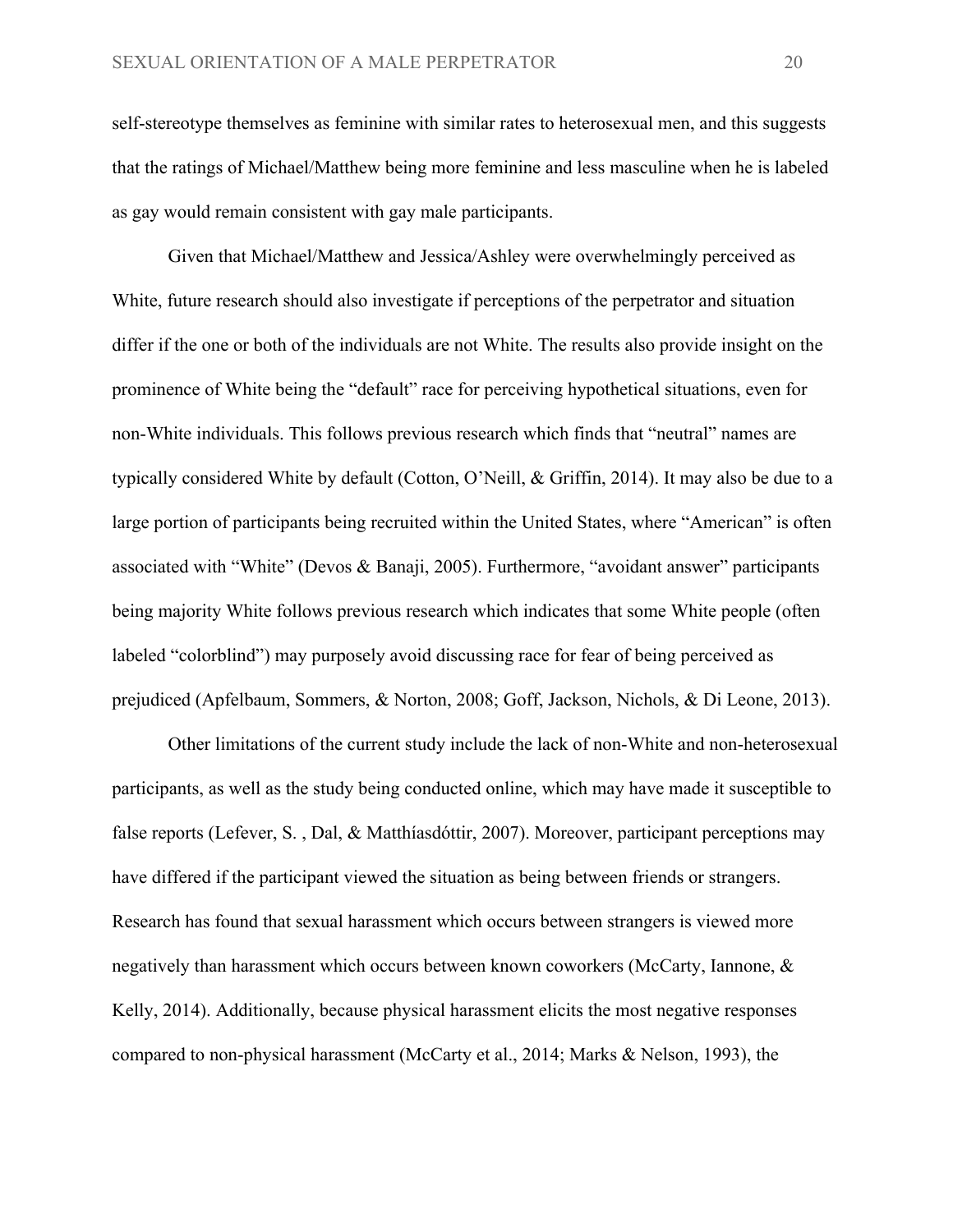one-to-five Likert scale for measuring the perception of severity may have caused a ceiling effect to occur, leading to a difference in the perception of severity in each scenario and preventing them from being analyzed together, as well as overshadowing any interaction between sexual orientation and experimental versus control condition.

This study is the first of its kind for researching how the sexual orientation of a perpetrator affects the perception of sexual harassment towards a cross-gender victim. Though this study focused on a noted phenomenon of gay men harassing women, future research could also investigate, for example, how situations involving a male victim and a lesbian perpetrator are perceived. Future research should utilize scenarios which have varying levels of severity, as well as aim to recruit a more diverse pool of participants. Knowing the high prevalence of peer sexual harassment (Clodfelter et al., 2010; Hill & Silva, 2005) and the seemingly prevalent belief that sexual harassment is motivated by sexual attraction, more research should be conducted to investigate the complexities of sexual harassment across a wide range of situations, as well as to investigate possible perpetrator motivations in order to better understand the phenomenon. As we have seen in the history of jurors deciding against sexual harassment victims due to the perpetrator having an "incompatible" sexual orientation with the harassment (Carlucci & Golom, 2016), an understanding of the prevailing beliefs surrounding sexual harassment is crucial to protecting victims and survivors of sexual violence. Moreover, it is vital to understand people's perceptions of gay men, in order to better understand how homophobia implicitly functions. It is imperative that beliefs surrounding sexual harassment are investigated in order to take steps to prevent harassment from occurring.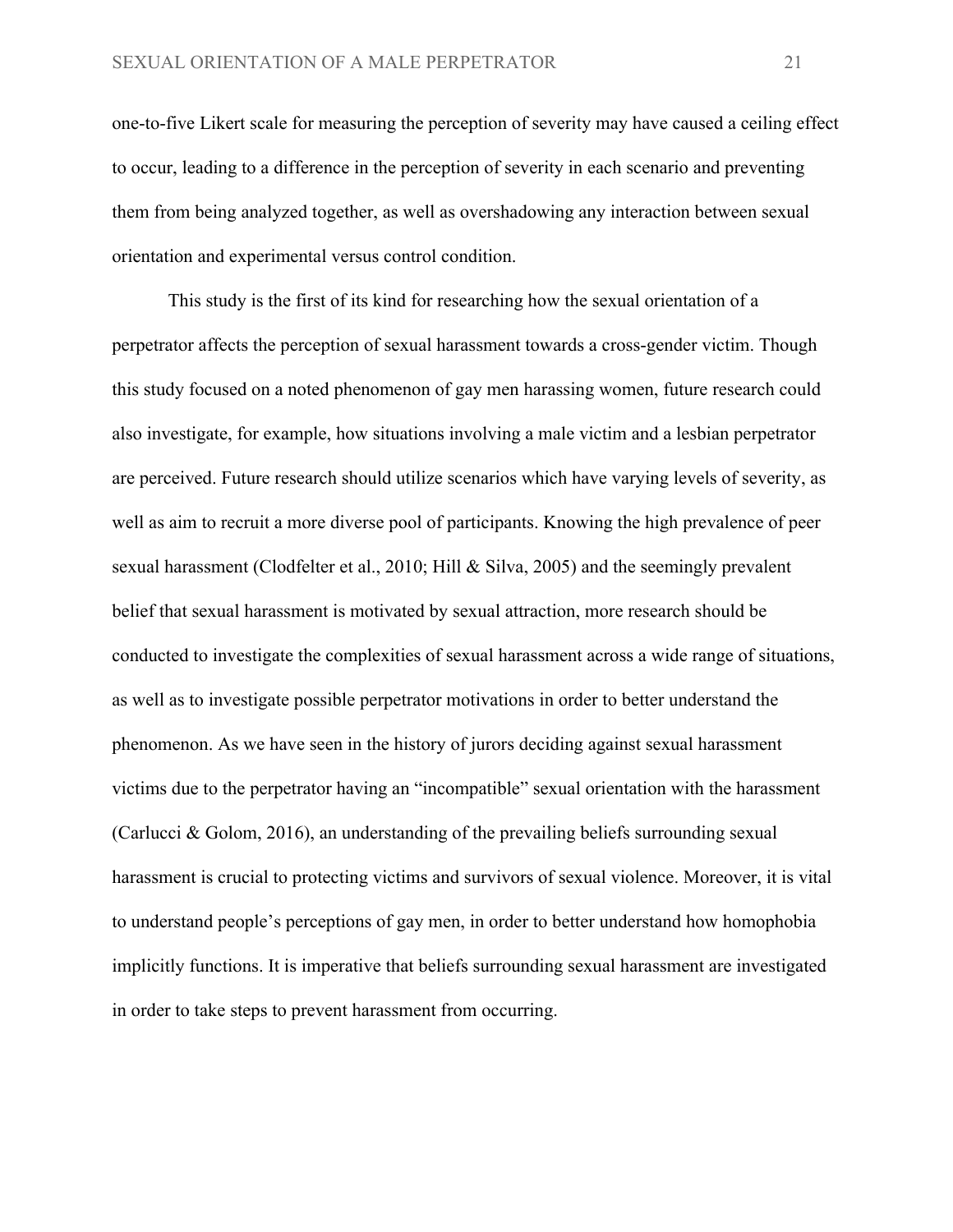#### References

- Apfelbaum, E. P., Sommers, S. R., & Norton, M. I. (2008). Seeing race and seeming racist? Evaluating strategic colorblindness in social interaction. *Journal of Personality and Social Psychology, 95*(4), 918-932. doi:10.1037/a0011990
- Bertrand, M., & Mullainathan, S. (2004). Are Emily and Greg more employable than Lakisha and Jamal? A field Experiment on labor market discrimination. *The American Economic Review, 94*(4), 991-1013. Retrieved from<http://www.jstor.org/stable/3592802>
- Blashill, A. J., & Powlishta, K. K. (2009). Gay stereotypes: The use of sexual orientation as a cue for gender-related attributes. *Sex Roles, 61*(11-12), 783-793. doi:10.1007/s11199-009-9684-7
- Buchanan, N. T., Bergman, M. E., Bruce, T. A., Woods, K. C., & Lichty, L. L. (2009). Unique and joint effects of sexual and racial harassment on college students' well-being. *Basic and Applied Social Psychology, 31*(3), 267-285. doi:10.1080/01973530903058532
- Buhrmester, M., Kwang, T., & Gosling, S. D. (2016). Amazon's Mechanical Turk: A new source of inexpensive, yet high-quality data? In A. E. Kazdin, A. E. Kazdin (Eds.), *Methodological issues and strategies in clinical research*, 4th ed (pp. 133-139). Washington, DC, US: American Psychological Association. doi:10.1037/14805-009
- Bursik, K. (1992). Perceptions of sexual harassment in an academic context. *Sex Roles, 27*(7-8), 401-412. doi:10.1007/BF00289948
- Carlucci, M. E., & Golom, F. D. (2016). Juror perceptions of female-female sexual harassment: Do sexual orientation and type of harassment matter? *Journal of Aggression, Conflict and Peace Research, 8*(4), 238-246. doi:10.1108/JACPR-01-2016-0210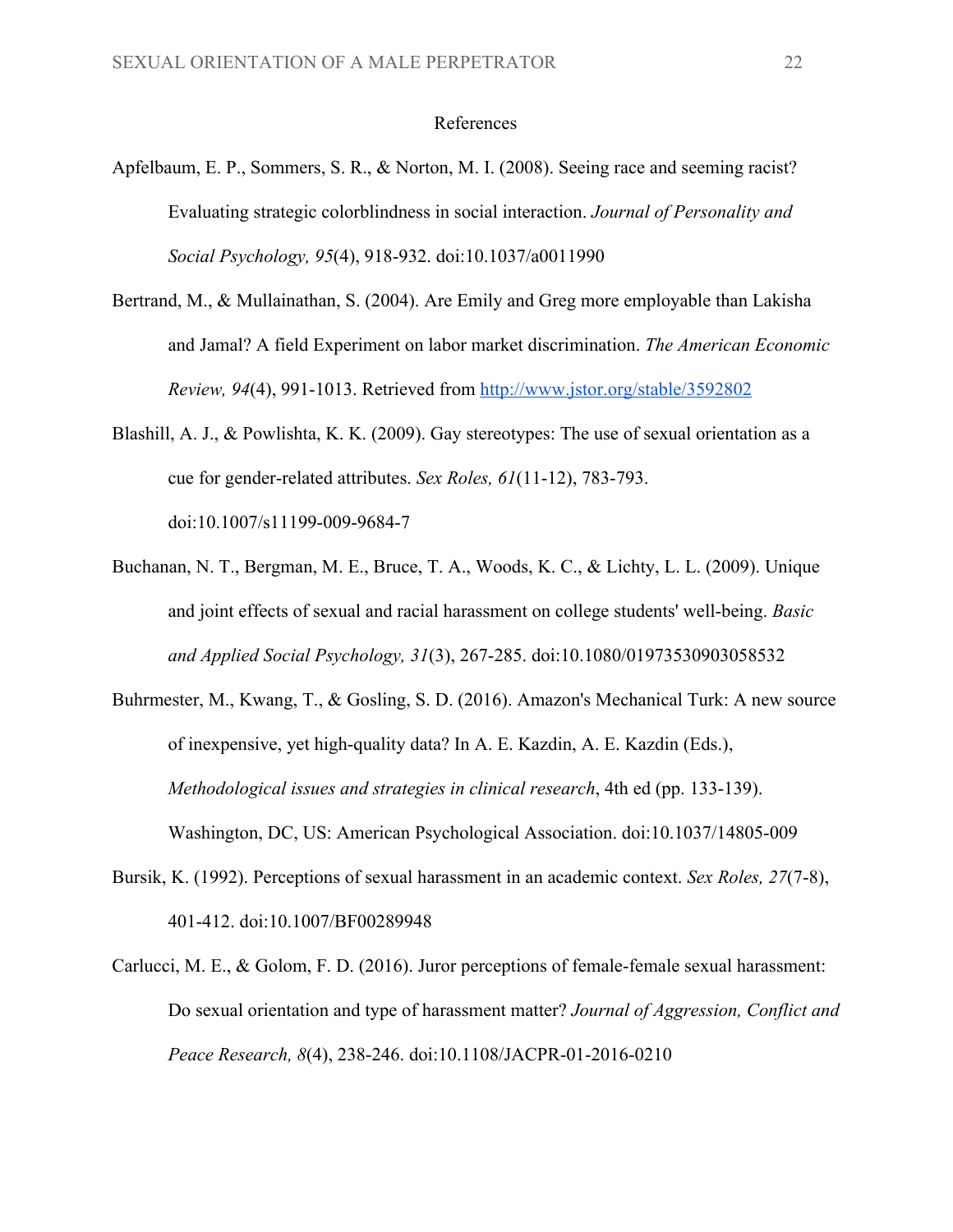- Castillo, Y., Muscarella, F., & Szuchman, L. T. (2011). Gender differences in college students' perceptions of same-sex sexual harassment: The influence of physical attractiveness and attitudes toward lesbians and gay men. *Journal of College Student Development, 52*(5), 511-522. doi:10.1353/csd.2011.0070
- Clodfelter, T. A., Turner, M. G., Hartman, J. L., & Kuhns, J. B. (2010). Sexual harassment victimization during emerging adulthood: A test of routine activities theory and a general theory of crime. *Crime & Delinquency, 56*(3), 455-481. doi:10.1177/0011128708324665
- Crawford, M. (2012). Sex, love & romance. In *Transformations: Women, gender & psychology* (2nd ed.) (pp. 196 - 231). New York, NY: McGraw-Hill Education.
- Cortina, L. M., Swan, S., Fitzgerald, L. F., & Waldo, C. (1998). Sexual harassment and assault: Chilling the climate for women in academia. *Psychology of Women Quarterly, 22*(3), 419-441. doi:10.1111/j.1471-6402.1998.tb00166.x
- Cotton, J. L., O'Neill, B. S., & Griffin, A. C. (2014). Whiteness of a name: Is 'white' the baseline? *Journal of Managerial Psychology, 29*(4), 405-422. doi:10.1108/JMP-03-2012-0086
- Deaux, K. & Kite, M. E. (1987). Gender belief systems: Homosexuality and the implicit inversion theory. *Psychology of Women Quarterly, 11*, 83-96
- DeSouza, E., & Solberg, J. (2004). Women's and men's reactions to man-to-man sexual harassment: Does the sexual orientation of the victim matter? *Sex Roles, 50*(9-10), 623-639. doi:10.1023/B:SERS.0000027566.79507.96

DeSouza, E. R., Solberg, J., & Elder, C. (2007). A cross-cultural perspective on judgments of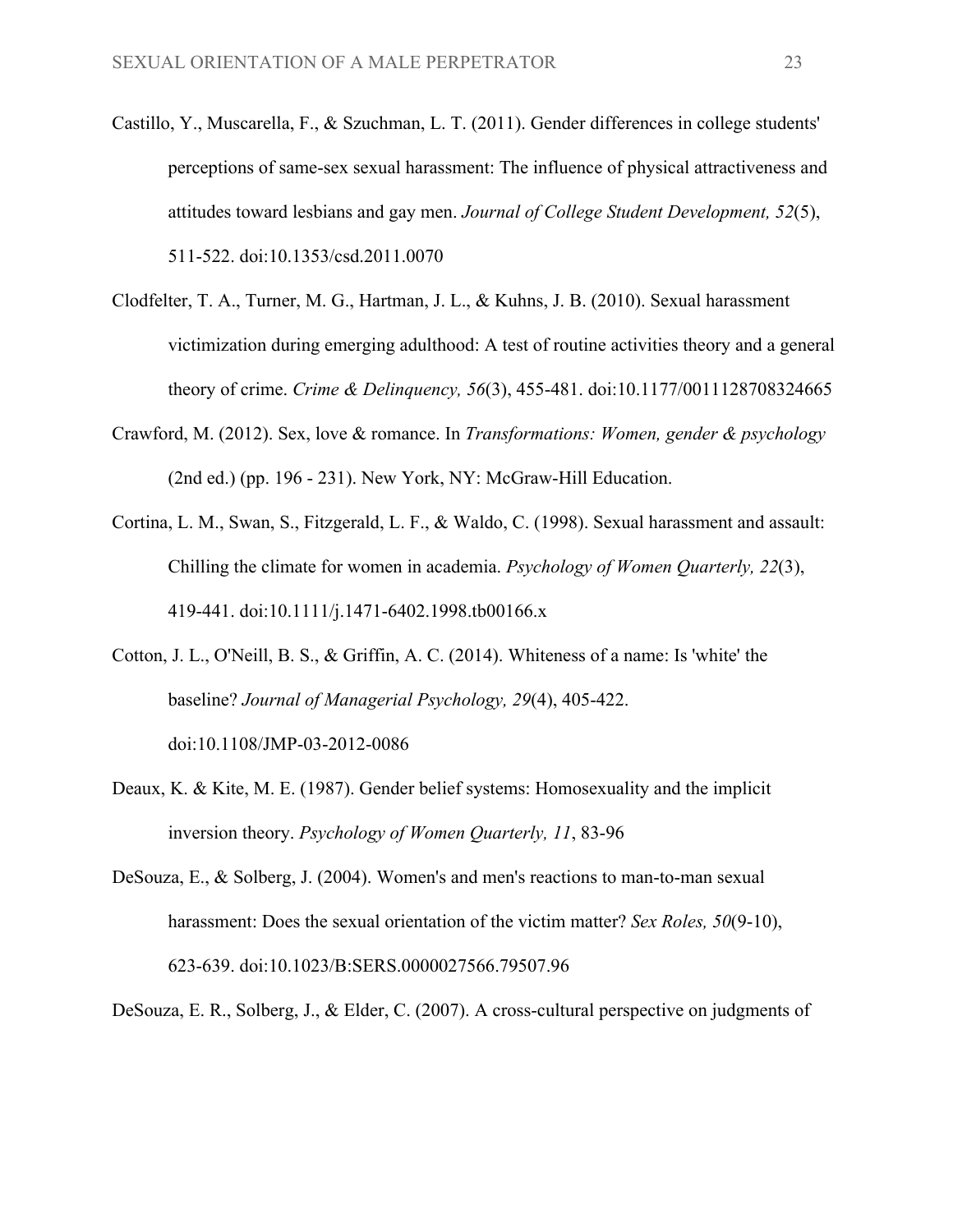woman-to-woman sexual harassment: Does sexual orientation matter? *Sex Roles, 56*(7-8), 457-471. doi:10.1007/s11199-007-9184-6

Devos, T., & Banaji, M. R. (2005). American = White? *Journal of Personality and Social Psychology, 88*(3), 447-466. doi:10.1037/0022-3514.88.3.447

Duran, A., Renfro, L., Waller, M., & Trafimow, D. (2007). Perceptions of sexual orientation: A hierarchically restrictive trait. *Sex Roles, 57*(9-10), 763-773. doi:10.1007/s11199-007-9293-2

- Elias, S. M., Gibson, L. A., & Barney, C. E. (2013). The role of social power in sexual harassment and job discrimination. In S. M. Elias, S. M. Elias (Eds.), *Deviant and criminal behavior in the workplace* (pp. 178-194). New York, NY, US: New York University Press.
- Fingerhut, A. W., & Peplau, L. A. (2006). The impact of social roles on stereotypes of gay men. *Sex Roles, 55*(3-4), 273-278. doi:10.1007/s11199-006-9080-5
- Fitzgerald, L. F., Gelfand, M. J., & Drasgow, F. (1995). Measuring sexual harassment: Theoretical and psychometric advances. *Basic and Applied Social Psychology, 17*(4), 425-445. doi:10.1207/s15324834basp1704\_2
- Hendrix, W. H., Rueb, J. D., & Steel, R. P. (1998). Sexual harassment and gender differences. *Journal of Social Behavior & Personality, 13*(2), 235-252.

Hill, C. & Silva, E. (2005). Drawing the line: Sexual harassment on campus. *American Association of Women.* Retrieved from

<https://www.aauw.org/files/2013/02/drawing-the-line-sexual-harassment-on-campus.pdf>

Katz, R. C., Hannon, R., & Whitten, L. (1996). Effects of gender and situation on the perception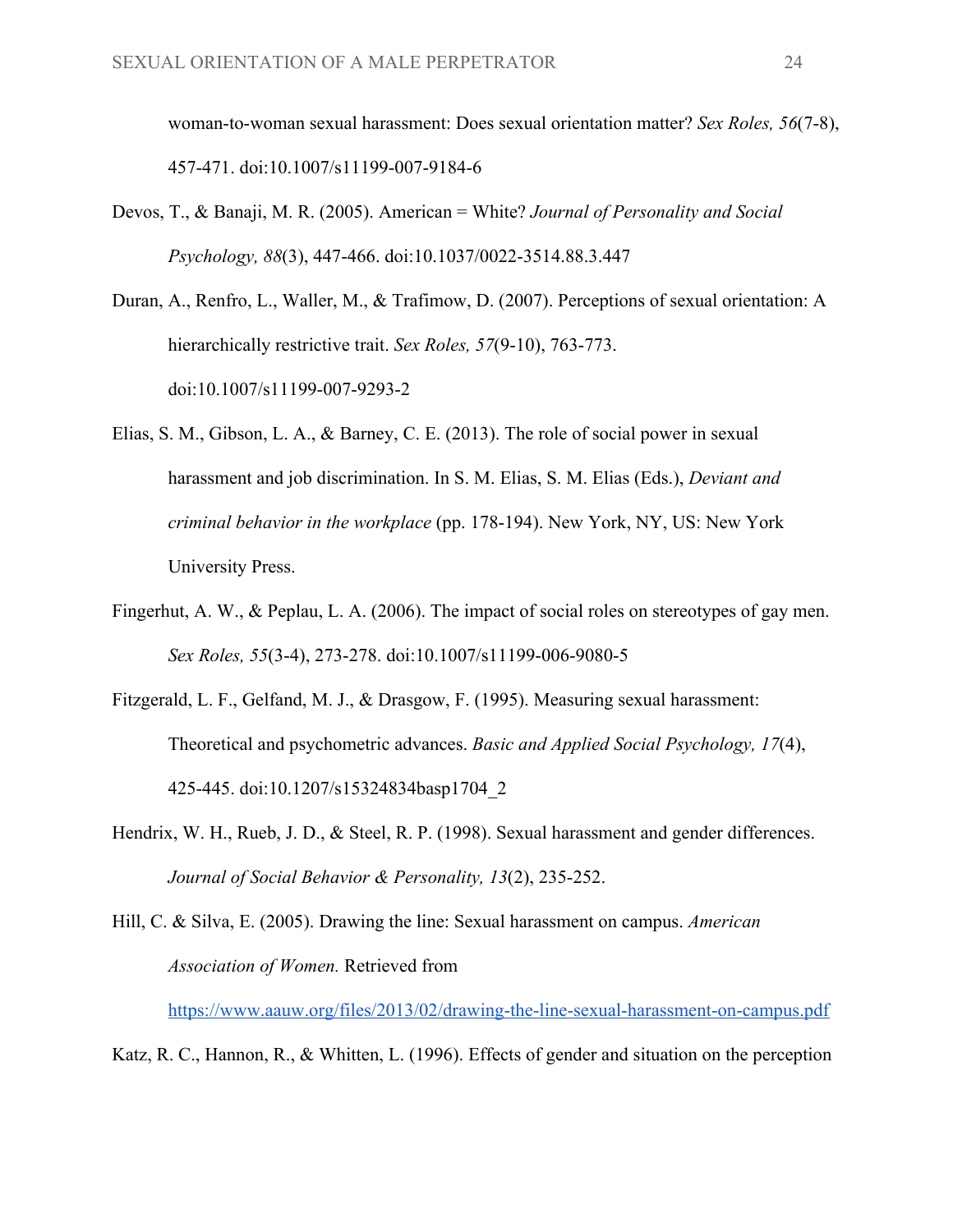of sexual harassment. *Sex Roles, 34*(1-2), 35-42. doi:10.1007/BF01544794

- Katz-Wise, S. L., & Hyde, J. S. (2012). Victimization experiences of lesbian, gay, and bisexual individuals: A meta-analysis. *Journal of Sex Research, 49*(2-3), 142-167. doi:10.1080/00224499.2011.637247
- Garcia, D., & Abascal, M. (2016). Colored perceptions: Racially distinctive names and assessments of skin color. *American Behavioral Scientist, 60*(4), 420-441. doi:10.1177/0002764215613395
- Goff, P. A., Jackson, M. C., Nichols, A. H., & Di Leone, B. L. (2013). Anything but race: Avoiding racial discourse to avoid hurting you or me. *Psychology, 4*(3A), 335-339. doi:10.4236/psych.2013.43A048
- Hill, C., & Silva E. (2005). Drawing the line: Sexual harassment on campus.Washington, DC: AAUW Educational Foundation.
- Ilies, R., Hauserman, N., Schwochau, S., & Stibal, J. (2003). Reported incidence rates of work-related sexual harassment in the United States: Using meta-analysis to explain reported rate disparities. *Personnel Psychology, 56*, 607– 631.
- Ivy, D. K., & Hamlet, S. (1996). College students and sexual dynamics: Two studies of peer sexual harassment. *Communication Education, 45*(2), 149-166. doi:10.1080/03634529609379044
- Lefever, S. , Dal, M. and Matthíasdóttir, Á. (2007). Online data collection in academic research: advantages and limitations. *British Journal of Educational Technology, 38*, 574-582. doi:10.1111/j.1467-8535.2006.00638.x

MacKinnon, C. A. (2003). The social origin of sexual harassment. In M. Silberman, M.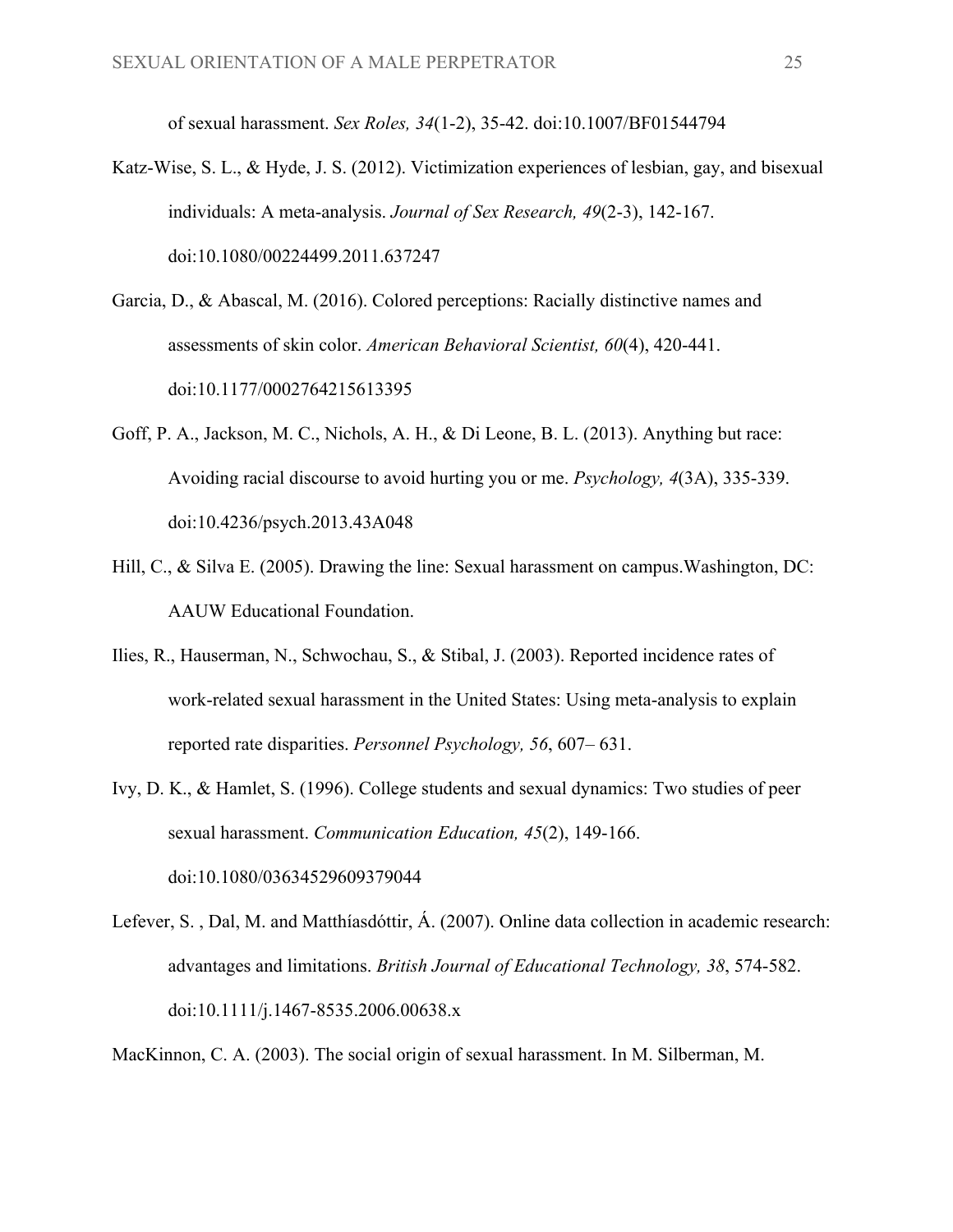Silberman (Eds.), *Violence and society: A reader* (pp. 251-258). Upper Saddle River, NJ, US: Prentice Hall/Pearson Education.

Marks, M. A., & Nelson, E. S. (1993). Sexual harassment on campus: Effects of professor gender

on perception of sexually harassing behaviors. *Sex Roles, 28*, 207–217. doi:10.1007/BF00299281.

- McCarty, M. K., Iannone, N. E., & Kelly, J. R. (2014). Stranger danger: The role of perpetrator and context in moderating reactions to sexual harassment. *Sexuality & Culture: An Interdisciplinary Quarterly, 18*(4), 739-758. doi:10.1007/s12119-013-9215-0
- McLaughlin, H., Uggen, C., & Blackstone, A. (2012). Sexual harassment, workplace authority, and the paradox of power. *American Sociological Review, 77*(4), 625-647. doi:10.1177/0003122412451728

Mitchell, R. W., & Ellis, A. L. (2011). In the eye of the beholder: Knowledge that a man is gay promotes American college students' attributions of cross-gender characteristics. *Sexuality & Culture: An Interdisciplinary Quarterly, 15*(1), 80-99. doi:10.1007/s12119-010-9083-9

- Popovich, P. M., & Warren, M. A. (2010). The role of power in sexual harassment as a counterproductive behavior in organizations. *Human Resource Management Review, 20*(1), 45-53. doi:10.1016/j.hrmr.2009.05.003
- Rospenda, K. M., Richman, J. A., & Nawyn, S. J. (1998). Doing power: The confluence of gender, race, and class in contrapower sexual harassment. *Gender & Society, 12*(1), 40-60. doi:10.1177/089124398012001003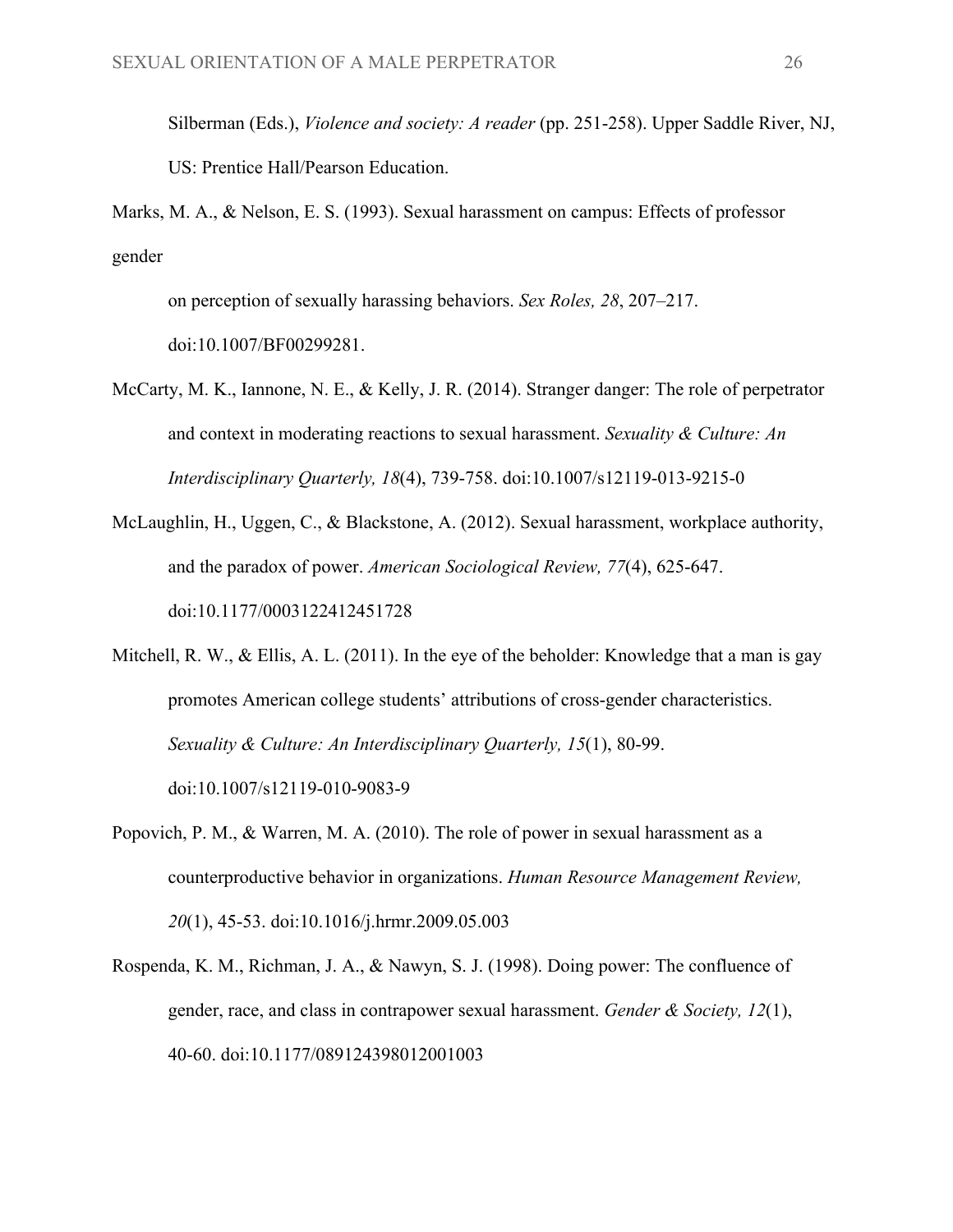- Rotundo, M., Nguyen, D., & Sackett, P. R. (2001). A meta-analytic review of gender differences in perceptions of sexual harassment. *Journal of Applied Psychology, 86*(5), 914-922. doi:10.1037/0021-9010.86.5.914
- Runtz, M. G., & O'Donnell, C. W. (2003). Students' perceptions of sexual harassment: Is it harassment only if the offender is a man and the victim is a woman? *Journal Of Applied Social Psychology, 33*(5), 963-982. doi:10.1111/j.1559-1816.2003.tb01934.x
- Shechory Bitton, M., & Shaul, D. B. (2013). Perceptions and attitudes to sexual harassment: An examination of sex differences and the sex composition of the harasser–target dyad. *Journal of Applied Social Psychology, 43*(10), 2136-2145. doi:10.1111/jasp.12166
- Shin, R. Q., Smith, L. C., Welch, J. C., & Ezeofor, I. (2016). Is Allison more likely than Lakisha to receive a callback from counseling professionals? A racism audit study. *The Counseling Psychologist, 44*(8), 1187-1211. doi:10.1177/0011000016668814
- Simon, B., Glässner-Bayerl, B., & Stratenwerth, I. (1991). Stereotyping and self-stereotyping in a natural intergroup context: The case of heterosexual and homosexual men. *Social Psychology Quarterly, 54*(3), 252-266. doi:10.2307/2786654
- Solomon, D. H., & Williams, M. M. (1997). Perceptions of social-sexual communication at work: The effects of message, situation, and observer characteristics on judgments of sexual harassment. *Journal of Applied Communication Research, 25*(3), 196-216. doi:10.1080/00909889709365476

Stockdale, M. S., Berry, S. A., Nadler, J. T., Ohse, D. M., & Bhattacharya, G. (2013). Theoretical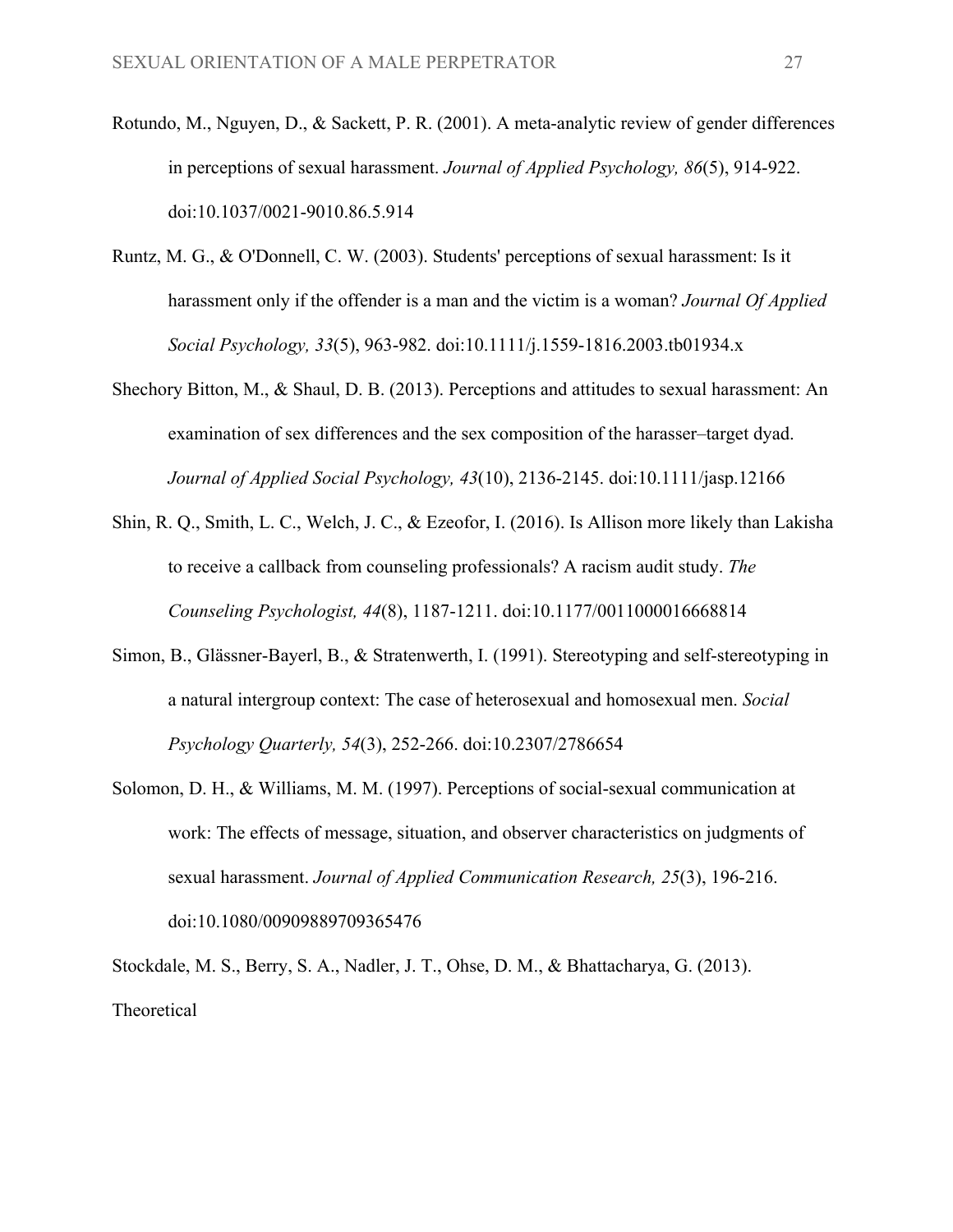advances in the study of sexual harassment. In S. Vinnicombe, R. J. Burke, S.

Blake-Beard, L. L. Moore, S. Vinnicombe, R. J. Burke, ... L. L. Moore (Eds.), *Handbook of research on promoting women's careers* (pp. 119-142). Northampton, MA, US: Edward Elgar Publishing.

- Strathman, B. (2014, Apr 16). Sexual harassment in the queer community. *Windy City Times*, *29*, 12, 37.
- Terpstra, D. E., & Baker, D. D. (1987). A hierarchy of sexual harassment. *The Journal of Psychology: Interdisciplinary and Applied, 121*(6), 599-605. doi:10.1080/00223980.1987.9712689
- Waldo, C., Berdahl, J., & Fitzgerald, L. (1998). Are men sexually harassed? If so, by whom? *Law and Human Behavior, 22*(1), 59-79. Retrieved from <http://www.jstor.org/stable/1393996>
- Williams, C. W., Brown, R. S., Lees-Haley, P. R., & Price, J. R. (1995). An attributional (causal dimensional) analysis of perceptions of sexual harassment. *Journal of Applied Social Psychology, 25*(13), 1169-1183. doi:10.1111/j.1559-1816.1995.tb02612.x
- Wilson, F., & Thompson, P. (2001). Sexual harassment as an exercise of power. *Gender, Work and Organization, 8*(1), 61-83. doi:10.1111/1468-0432.00122
- Wolff, J. M., Rospenda, K. M., & Colaneri, A. S. (2017). Sexual harassment, psychological distress, and problematic drinking behavior among college students: An examination of reciprocal causal relations. *Journal of Sex Research, 54*(3), 362-373. doi:10.1080/00224499.2016.1143439
- Uggen, C., & Blackstone, A. (2004). Sexual harassment as a gendered expression of power.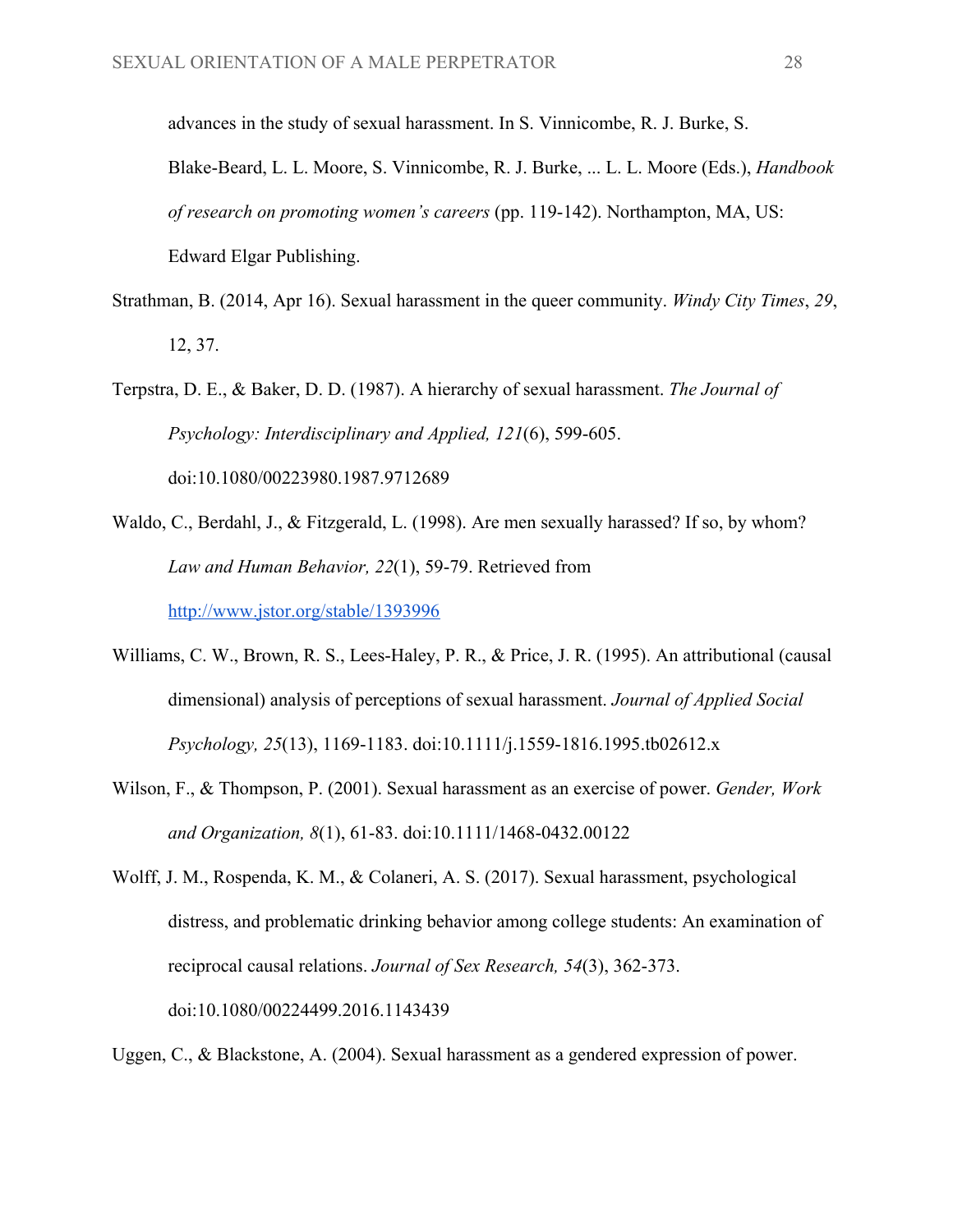# *American Sociological Review, 69*(1), 64-92. doi:10.1177/000312240406900105

# Appendix A: Character Description

[Michael/Matthew] is 22 years old and was born on March 13th, 1995. He is [gay/straight] and not in a relationship. He grew up in Wellsville, New York. He attended the University of Albany and currently works at a Costco. He is registered as an independent voter.